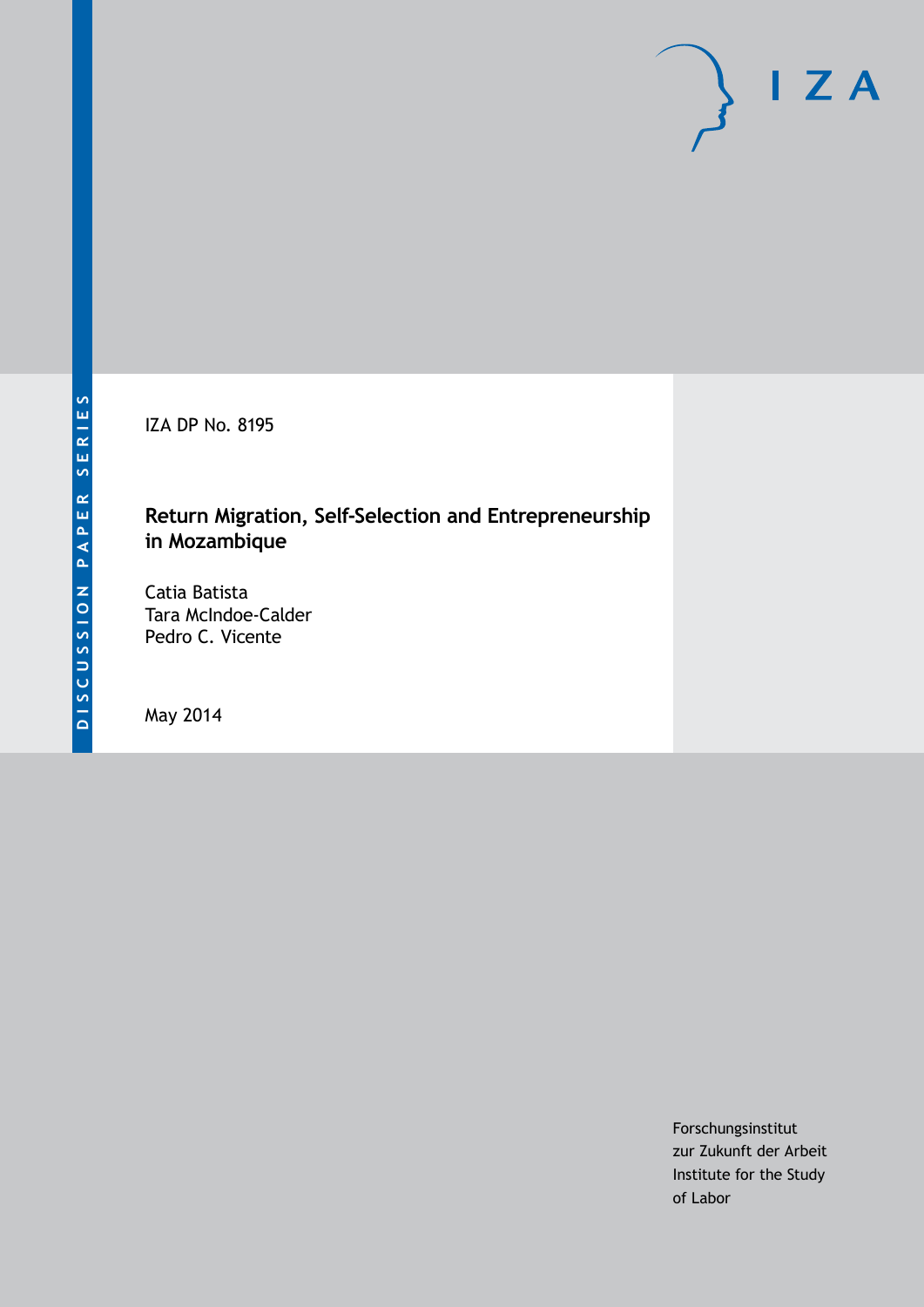# **Return Migration, Self-Selection and Entrepreneurship in Mozambique**

## **Catia Batista**

*Nova SBE - Universidade Nova de Lisboa, CReAM, IZA and NOVAFRICA*

## **Tara McIndoe-Calder**

*Central Bank of Ireland*

## **Pedro C. Vicente**

*Nova SBE - Universidade Nova de Lisboa, BREAD, CSAE - University of Oxford and NOVAFRICA*

## Discussion Paper No. 8195 May 2014

IZA

P.O. Box 7240 53072 Bonn **Germany** 

Phone: +49-228-3894-0 Fax: +49-228-3894-180 E-mail: [iza@iza.org](mailto:iza@iza.org)

Any opinions expressed here are those of the author(s) and not those of IZA. Research published in this series may include views on policy, but the institute itself takes no institutional policy positions. The IZA research network is committed to the IZA Guiding Principles of Research Integrity.

The Institute for the Study of Labor (IZA) in Bonn is a local and virtual international research center and a place of communication between science, politics and business. IZA is an independent nonprofit organization supported by Deutsche Post Foundation. The center is associated with the University of Bonn and offers a stimulating research environment through its international network, workshops and conferences, data service, project support, research visits and doctoral program. IZA engages in (i) original and internationally competitive research in all fields of labor economics, (ii) development of policy concepts, and (iii) dissemination of research results and concepts to the interested public.

<span id="page-1-0"></span>IZA Discussion Papers often represent preliminary work and are circulated to encourage discussion. Citation of such a paper should account for its provisional character. A revised version may be available directly from the author.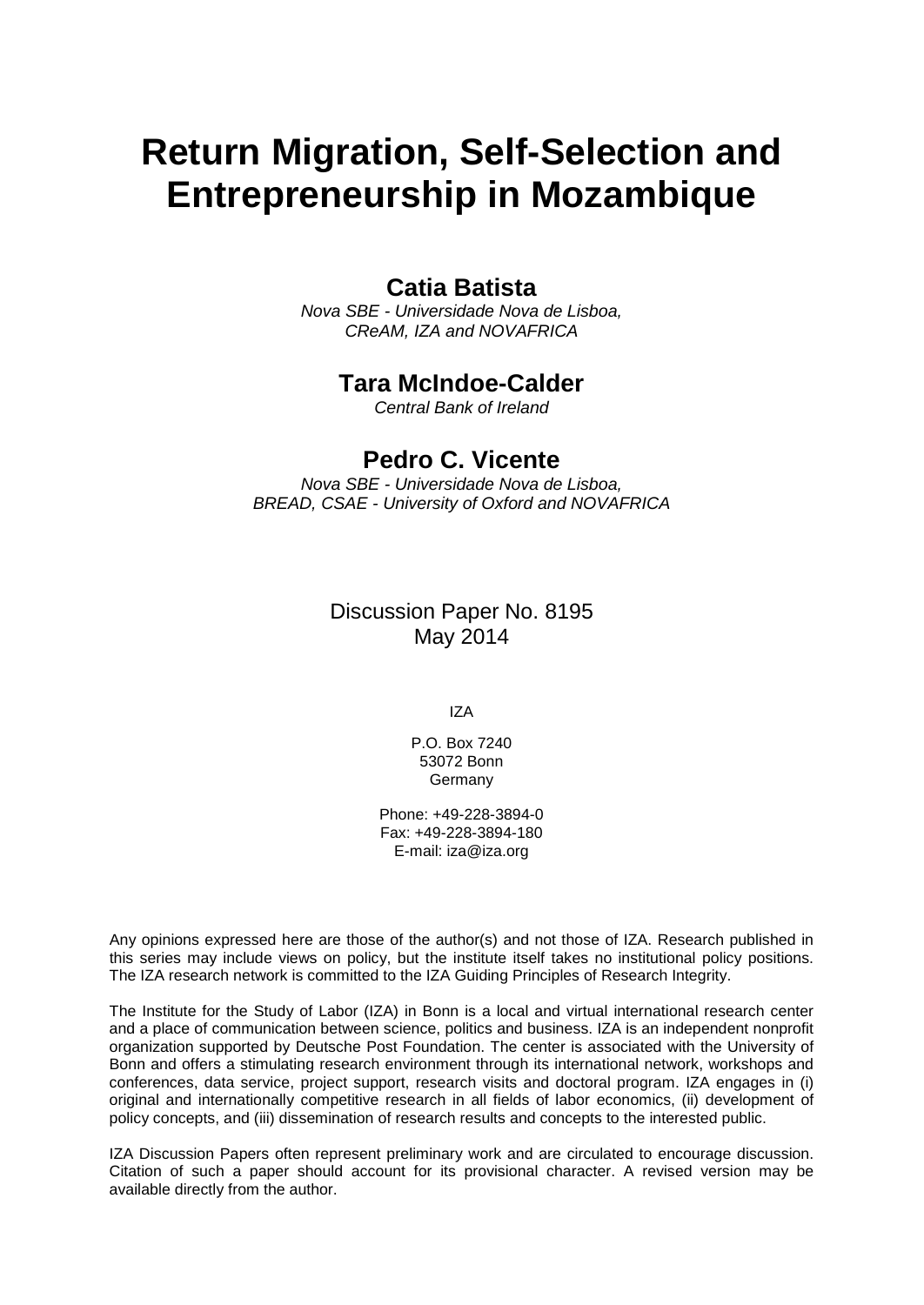IZA Discussion Paper No. 8195 May 2014

## **ABSTRACT**

## **Return Migration, Self-Selection and Entrepreneurship in Mozambique[\\*](#page-1-0)**

Does return migration affect entrepreneurship? This question has important implications for the debate on the economic development effects of migration for origin countries. The existing literature has, however, not addressed how the estimation of the impact of return migration on entrepreneurship is affected by double unobservable migrant self-selection, both at the initial outward migration and at the final inward return migration stages. This paper uses a representative household survey conducted in Mozambique in order to address this research question. We exploit variation provided by displacement caused by civil war in Mozambique, as well as social unrest and other shocks in migrant destination countries. The results lend support to negative unobservable self-selection at both and each of the initial and return stages of migration, which results in an under-estimation of the effects of return migration on entrepreneurial outcomes when using a 'naïve' estimator not controlling for selfselection. Indeed, 'naïve' estimates point to a 13 pp increase in the probability of owning a business when there is a return migrant in the household relative to non-migrants only, whereas excluding the double effect of unobservable self-selection, this effect becomes significantly larger – between 24 pp and 29 pp, depending on the method of estimation and source of variation used.

JEL Classification: F22, L26, O15

Keywords: international migration, return migration, entrepreneurship, self-selection, business ownership, migration effects in origin countries, household survey, Mozambique, sub-Saharan Africa

Corresponding author:

Catia Batista Nova School of Business and Economics Faculdade de Economia Universidade Nova de Lisboa Campus de Campolide 1099-032 Lisboa **Portugal** E-mail: [catia.batista@novasbe.pt](mailto:catia.batista@novasbe.pt)

\* We thank Randy Akee, Ron Davies, Elaine Liu, David McKenzie, Cormac O'Grada, Monica Parra, Matloob Piracha, Panu Poutvaara, Jackie Wahba, Karl Whelan, and other participants in seminars and conferences at the MIT NEUDC Meetings; NORFACE/CReAM Conference on International Migration; Oxford CSAE Conference; Mexico City World Bank/IZA Conference on Employment and Development; Nova University of Lisbon, Trinity College Dublin and University College Dublin for useful comments. We wish to acknowledge financial support from the DfID - Department for International Development (UK), in the context of the International Growth Centre, from the Department of Economics and IIIS at Trinity College Dublin, and from Nova Forum at Nova University of Lisbon.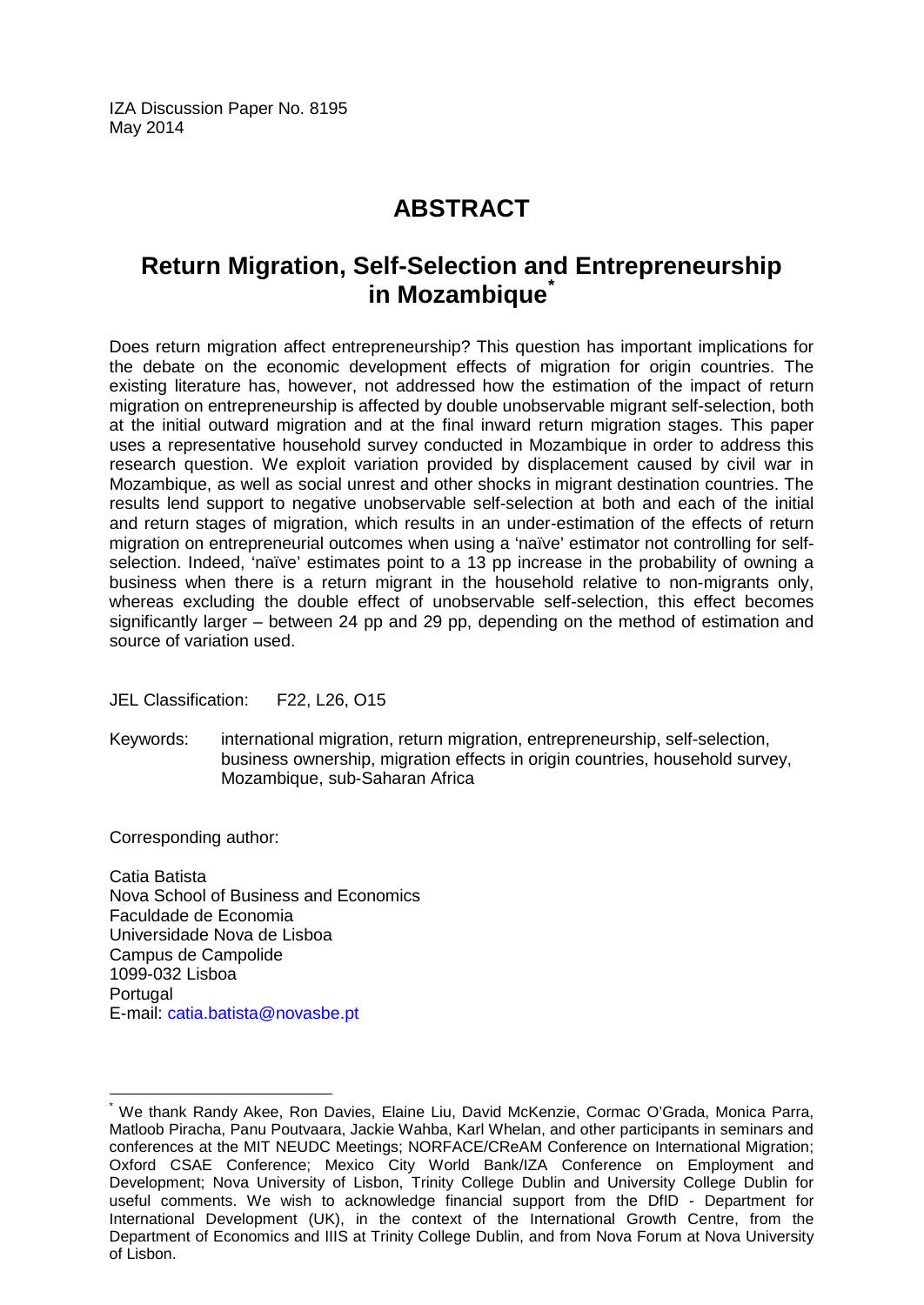### **1. Introduction**

l

International emigration has been traditionally regarded as detrimental to the origin countries of migrants. Most concerns relate to the type of 'brain drain' issues originally proposed by Gruber and Scott (1966) and Bhagwati and Hamada (1974), and refer to the loss of the most educated nationals of a country, which causes the disappearance of a critical mass in production, research, public services (notably health and education) and political institutions. This negative effect would be compounded by the presence of positive production externalities or complementarities between human capital and other factors of production. In addition, fiscal losses would occur in the form of foregone tax revenue when educated nationals leave the country.

The effects of international migration on the economic development of migrant sender countries have, however, lately attracted renewed and considerable interest. In fact, recent studies have emphasized that emigration seems to have a positive impact on the educational attainment of both migrants and non-migrants, as well as on the demand for improved political institutions and on community engagement in the home country, as well as on international trade and FDI between the origin and destination countries of migrants.<sup>1</sup>

It can be argued that an additional channel through which migration may directly benefit home countries is through the return of migrants, who can bring new productive skills (such as education or managerial capacity) acquired abroad, as well as financial resources provided by past remittances and accumulated savings.

<sup>&</sup>lt;sup>1</sup> See, for instance, Batista et al. (2012), Batista and Vicente (2011), Beine et al. (2008, 2011), Docquier et al. (2011), Gallego and Mendola (2013), Kugler and Rapoport (2007) and Javorcik et al.  $(201\bar{1})$ .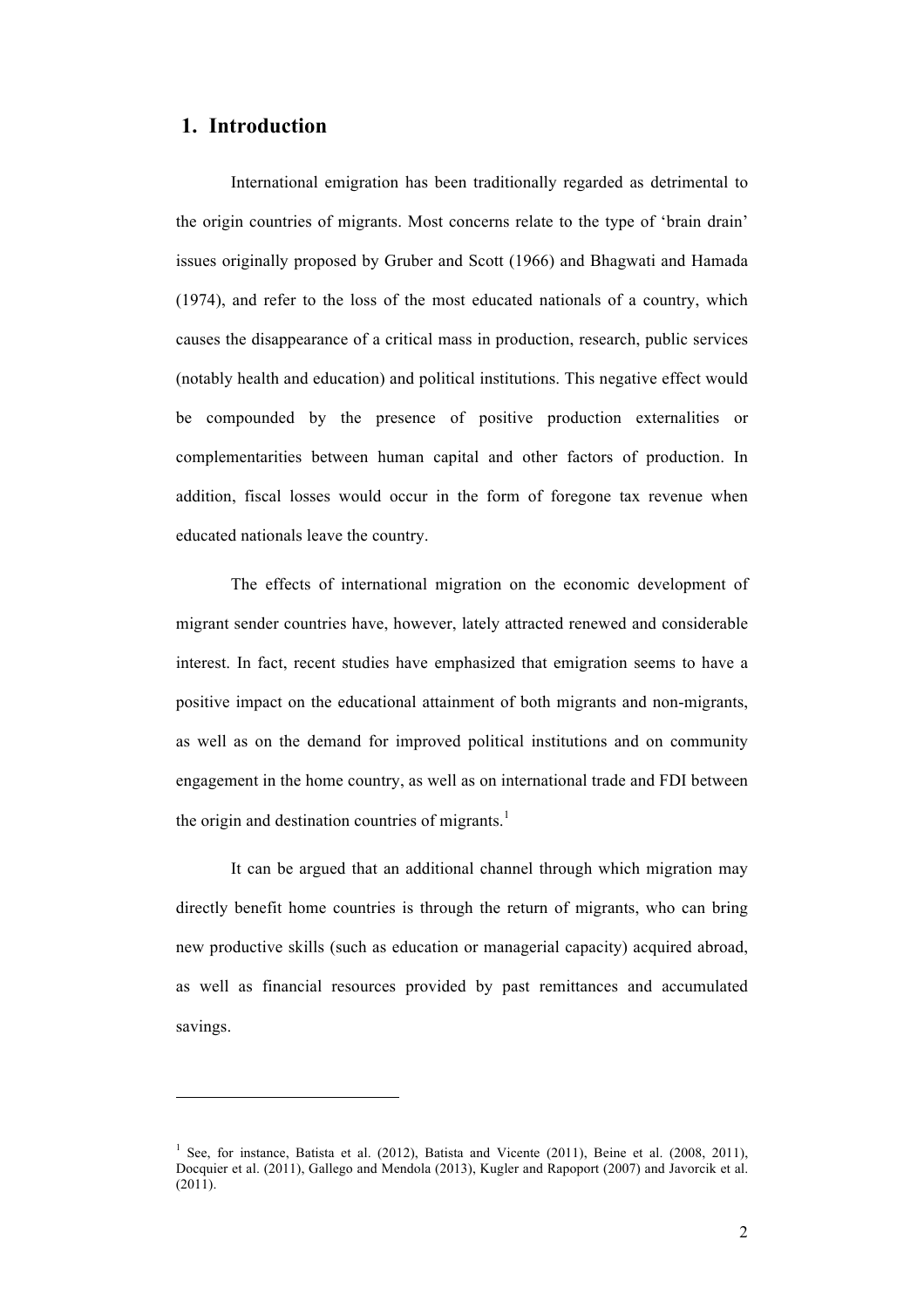While there are currently no systematic data on worldwide return migration, recent literature has focused on the international movements of students - the growing 'brain circulation' phenomenon. <sup>2</sup> UNESCO (2011) numbers show that the stock of foreign tertiary students in countries for which data are available was greater than 3 million in 2009, which doubles the corresponding number in 1999. Rosenzweig (2007) moreover argues that the proportion of foreign students who remain in the United States as permanent immigrants is only around 20% for the average sending country, which leaves a large room for 'brain circulation', i.e. the return of educated migrants to their origin country. In a different line of research, Gibson and McKenzie (2014) study New Zealand's Recognized Seasonal Employer program, a temporary migration program that targets mainly unskilled workers. They accordingly find that migrants who return home tend to acquire human capital while abroad.

Despite the recent intensified interest regarding both the development impact of international migration for migrant countries of origin, and the temporary nature of some international migratory movements, there has only been limited research on the entrepreneurial effects of return migration – a literature discussed towards the end of this section. Most importantly, the existing literature evaluating the entrepreneurial impact of return migration has not taken into account the role of migrant self-selection, both at the initial migration and at the return migration stages, which this paper shows to be a serious impediment to a causal estimation of this impact. $3$ 

 $\overline{a}$ 

<sup>&</sup>lt;sup>2</sup> Rosenzweig (2007) and Nyarko (2011) focus on the magnitude and effects of "brain circulation" from Asia and Ghana, respectively.<br> $3$  Migrant self-selection on observable characteristics, notably education, has been a central topic of

research since Borjas (1987) seminal work, notably followed by Borjas and Bratsberg (1996) for return migration and Chiquiar and Hanson (2002) emphasizing the importance of migration costs. More recent work has focused on migrant self-selection based on unobservable characteristics of migrants. See, for instance, Coulon and Piracha (2005), Batista (2008), Akee (2010) and Bertoli et al.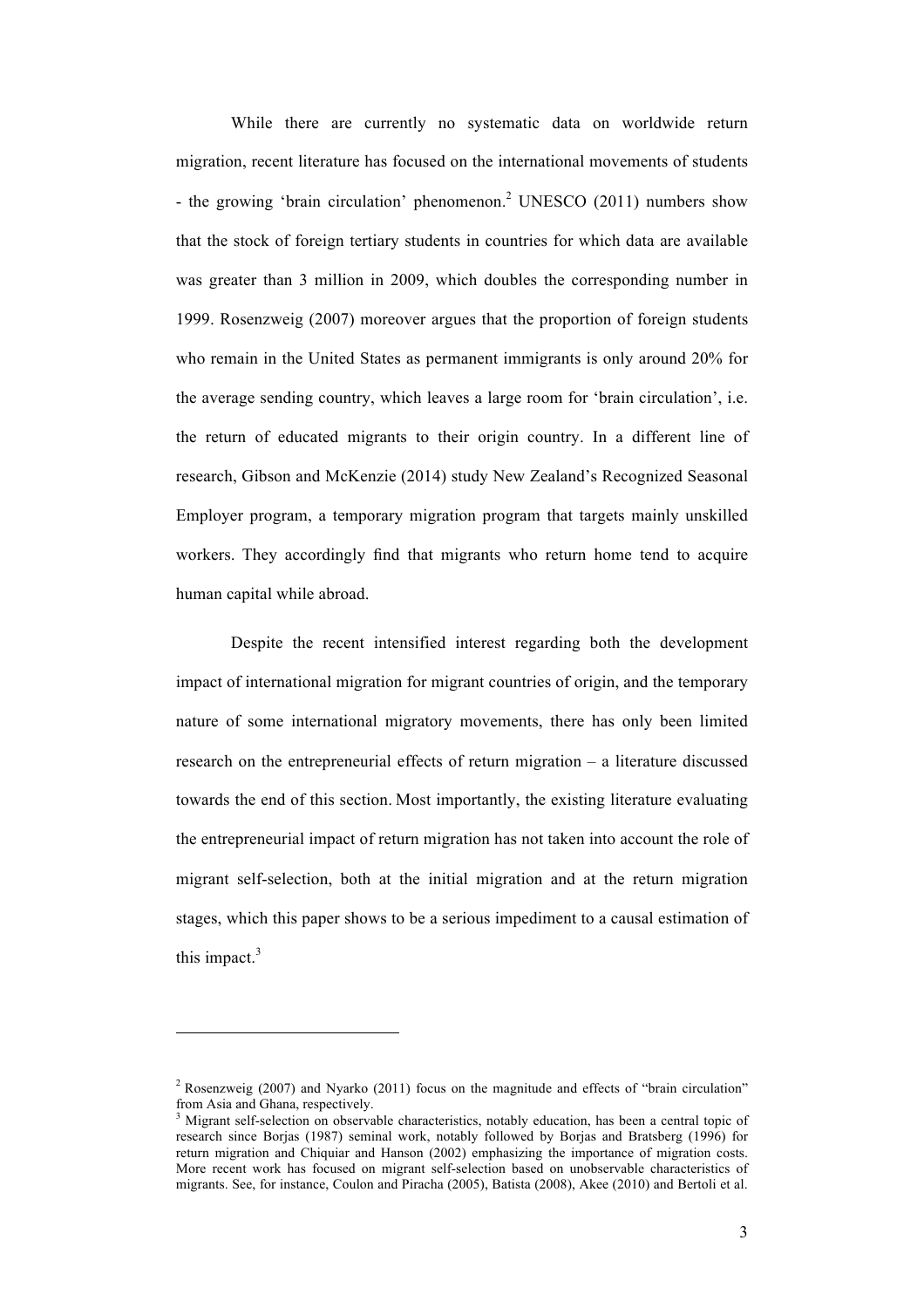In this paper we propose to examine the question of whether return migrants contribute to entrepreneurship in the origin country. For this purpose, we conducted a representative household survey in four provinces of Mozambique during September and October 2009, when 1766 respondents were interviewed for this purpose. The retrospective nature of our dataset, as well as the characteristics of the Mozambican context that has migrants departing to different locations subject to a variety of exogenous shocks, allows us to address the issue of unobservable self-selection of return migrants both at the (outward) initial migration and at the (inward) final return migration stages, unlike previous literature. The data we collected and use in this analysis also facilitates an examination of predominantly south-south migration flows (between Mozambique and neighboring sub-Saharan African countries), which have been mostly ignored due to data unavailability in the past economics migration literature.

'Naïve' estimates of the entrepreneurial impact of return migration that do not take self-selection into account indicate that having a return migrant in the household contributes to increasing the probability of business ownership by nearly 13 percentage points (pp). However, because we are focusing on entrepreneurial outcomes, our estimates are likely to be affected by unobservable self-selection of individuals, at both the initial migration and at the final return migration stages: potentially, migrants and return migrants will differ substantially from nonmigrants in terms of unobservable characteristics such as ability or entrepreneurial motivation, for instance, which should be correlated with entrepreneurial outcomes. Our results indeed highlight that the 'naïve' estimation results hide substantial unobservable self-selection bias. When we exclude the effect of migrant unobservable self-selection, both at the outward initial migration and at the inward

<sup>(2013)</sup> using instrumental variable techniques, and McKenzie et al. (2010) using quasi-experimental evidence. Note, however, that all these articles control for self-selection using income data only.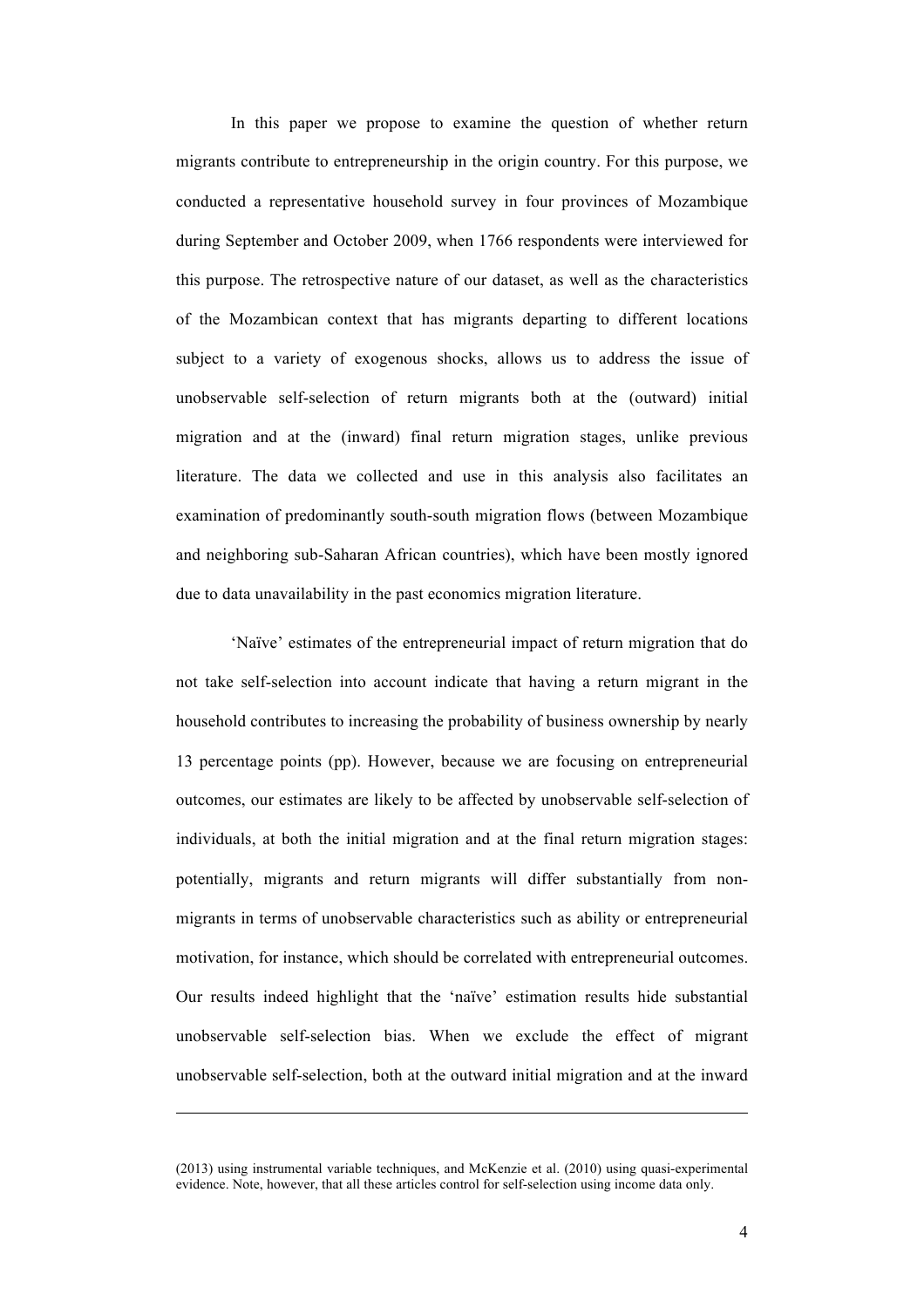return stages, the impact of return migration on the probability of owning a business is estimated to be significantly larger: between 24 pp and 29 pp, depending on the method of estimation and source of variation that is used.

Note that, in order to identify migrant self-selection at the various stages, we use different sources of variation, such as displacement caused by wars and other violent events, and macroeconomic shocks affecting differently origin and destination countries. Using these different sources of variation and also various estimation methods, namely next-neighbor matching and instrumental variable estimation, we obtain evidence of negative unobservable self-selection at both and each of the initial and return migration stages. Clearly, there seems to be an overall positive entrepreneurial effect of return migration, particularly after accounting for outward and inward unobservable self-selection.

Our work is most importantly related to a few relatively recent articles exploring the relationship between migration and entrepreneurship. Similarly to Dustmann and Kirchkamp (2002), we examine the occupational choice of return migrants, although we compare the decisions of return migrants and non-migrants instead of focusing on the determinants of the decisions to return and to become an entrepreneur. We are closer to McCormick and Wahba (2001), Mesnard (2004), Mesnard and Ravallion (2006) and Amuedo-Dorantes and Pozo (2006) in that they focus on examining the role of migration in overcoming wealth and credit constraints for businesses ownership. However, we take a broader perspective in that we look at the overall importance of return migration in promoting business ownership and explicitly tackle self-selection issues. Vadean and Piracha (2010) and Wahba and Zenou (2012) both find, for Albania and Egypt, respectively, that return migration seems to promote entrepreneurship after an initial migrant reintegration period. However, even though both these papers mention the problem of the endogeneity of migration, they never discuss this problem thoroughly or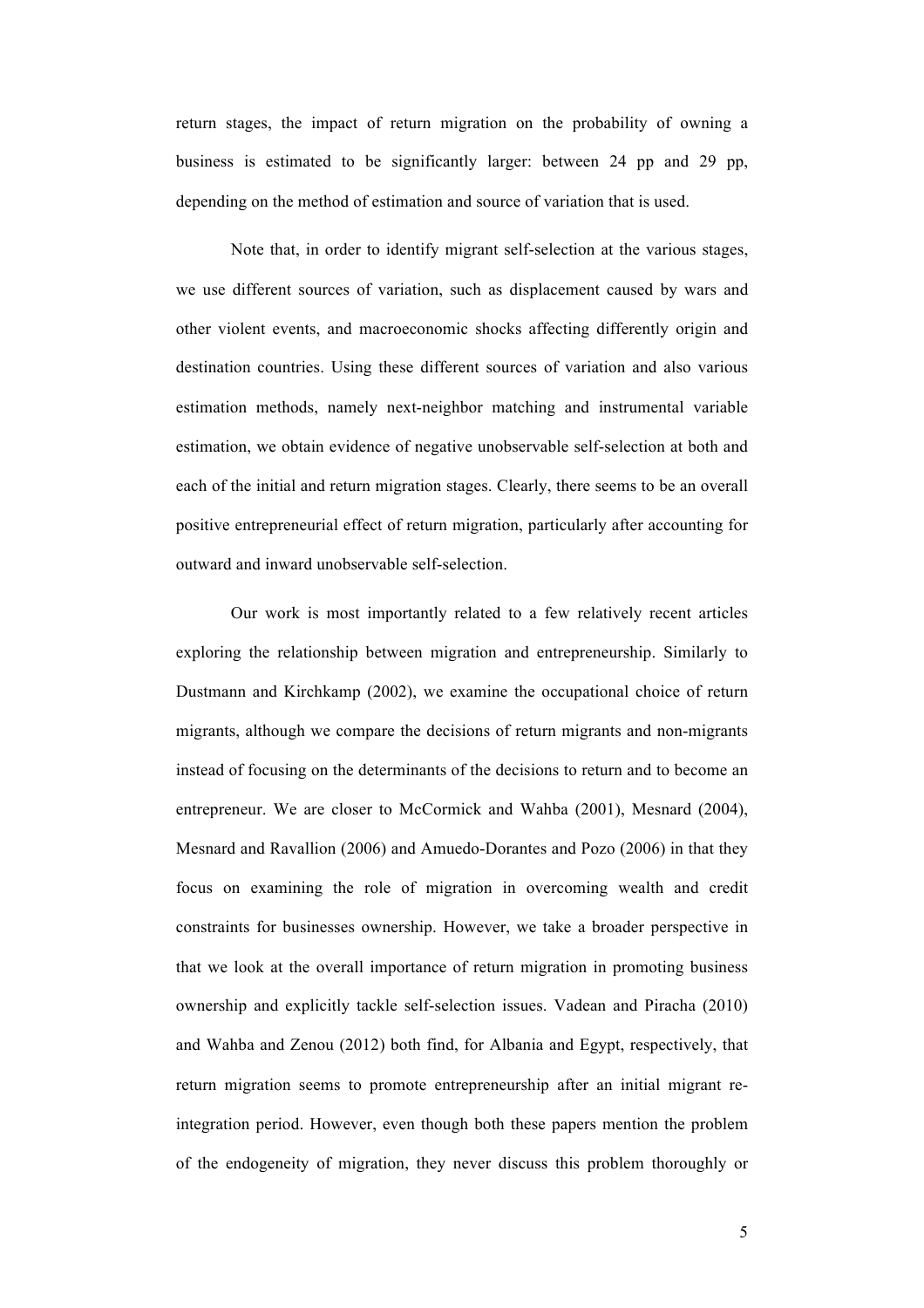address the fact that there are multiple stages of self-selection in the decisions of a return migrant that may complicate causal estimation of the effects of return migration on entrepreneurship – this is exactly the focus and novelty of our paper, which discusses unobservable self-selection at both the initial migration and the return stages, while controlling for this problem using different sources of variation and estimation methods. Finally, Yang (2008) explores exogenous variation in Filipino migrant income caused by the 1997 Asian financial crisis to find a positive impact of migrant income on investment and entrepreneurial activities in the home country. He however recognizes that this positive impact may be mediated by a number of channels, namely remittances, migrant savings or return migration. In this paper, we attempt to isolate the impact of return migration. In addition, further to controlling for self-selection in the decision to return, we also attempt to control for self-selection in the initial decision to migrate.

The remainder of the paper is organized as follows. In the next section, we begin by presenting a brief overview of Mozambique. We then proceed, in section 3, by describing the household survey we conducted and use in our empirical work, including a discussion of descriptive statistics. In section 4, we present the econometric model and identification strategy adopted in our empirical analysis. Section 5 discusses the main empirical findings, including a variety of robustness checks. Finally, section 6 summarizes our findings and presents policy implications.

## **2. Mozambique: Country Context**

Mozambique, a country with 22.4 million inhabitants, is one of the poorest countries in the world with a GDP per capita of 838 USD in 2008. <sup>4</sup> Indeed, it ranks

<sup>4</sup> World Development Indicators, 2009.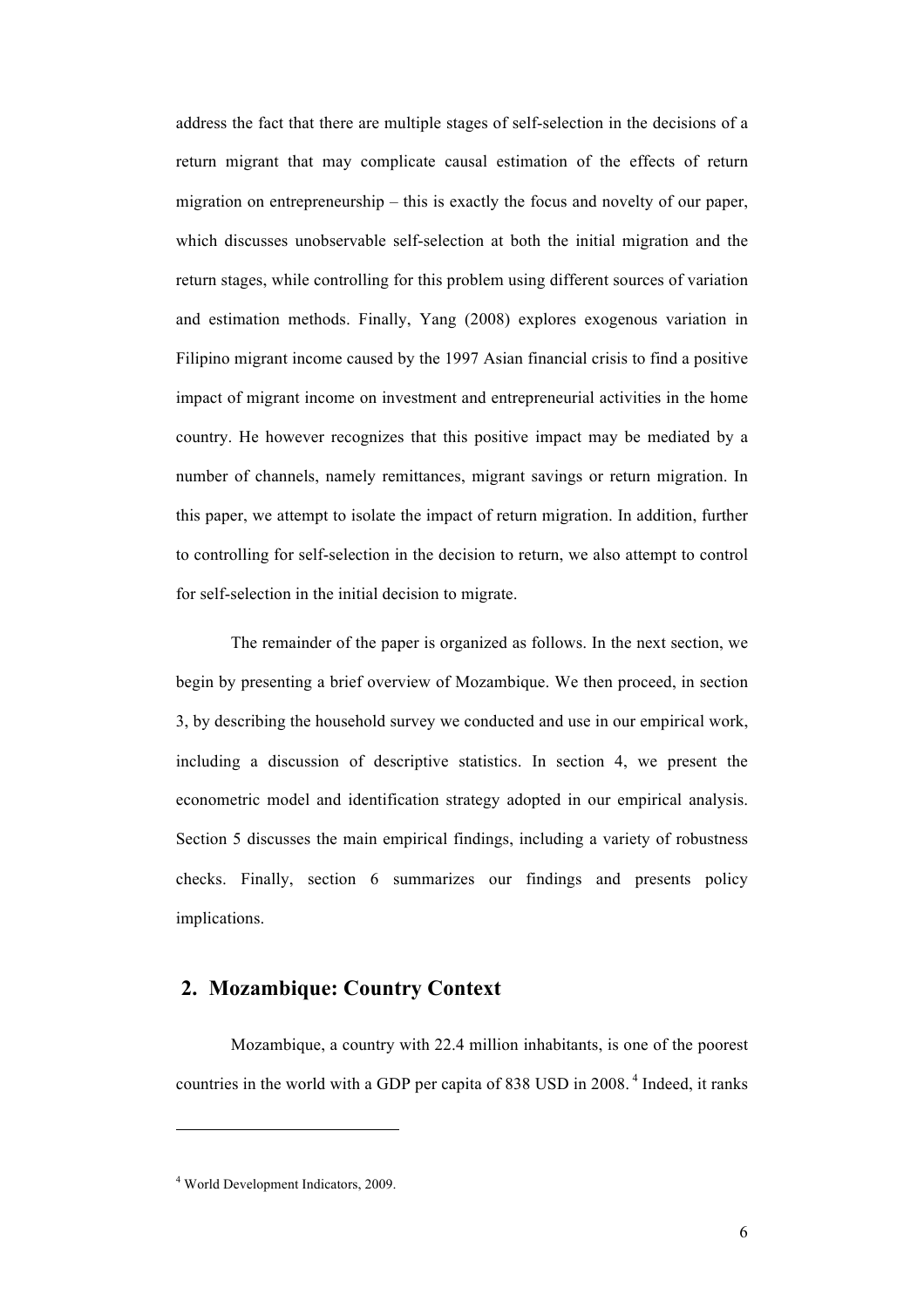161 in 189 countries (latest available years) in terms of GDP per capita.<sup>5</sup> Without important natural resources until recently, and with 81% of the population directly dependent on agriculture, $6$  it has been an aid-dependent country for many years, with official aid assistance accounting for 22% of GNI in 2008.<sup>7</sup>

Politically, Mozambique became independent from Portugal in 1975, after an independence war that started in 1964 and officially ended in 1974. FRELIMO (Frente de Libertação de Moçambique), the independence movement, then started a single-party, socialist regime supported by the former Soviet Union and its allies. Starting in 1977, Mozambique suffered a devastating civil war fought between FRELIMO and RENAMO (Resistência Nacional Moçambicana). RENAMO was supported by Apartheid South Africa and, in the context of the Cold War, by the United States. The civil war ended in 1992 with an agreement to hold multi-party elections. FRELIMO has won all presidential elections since then.

Migratory movements from Mozambique were traditionally labor-driven mainly from the southern Mozambican provinces to South African mines and commercial farms. More recently, emigration from Mozambique has frequently been related to political instability. At independence, in 1975, most Portuguese citizens residing in Mozambique until this time returned to Portugal. During the subsequent civil war, mainly in the 1980s, large refugee movements were generated into neighboring countries. After 1992, peace in Mozambique attracted back over 1.7 million of its refugees and former combatant emigrants. More recently, in May and June 2008, xenophobic attacks in South Africa, against some of the poorest foreign immigrants (mostly Mozambican and Zimbabwean) resulted in the deaths of more than 60 people and prompted further substantial return

<sup>&</sup>lt;sup>5</sup> World Development Indicators, 2009.

<sup>6</sup> CIA World Factbook, 2010.

<sup>7</sup> World Development Indicators, 2009.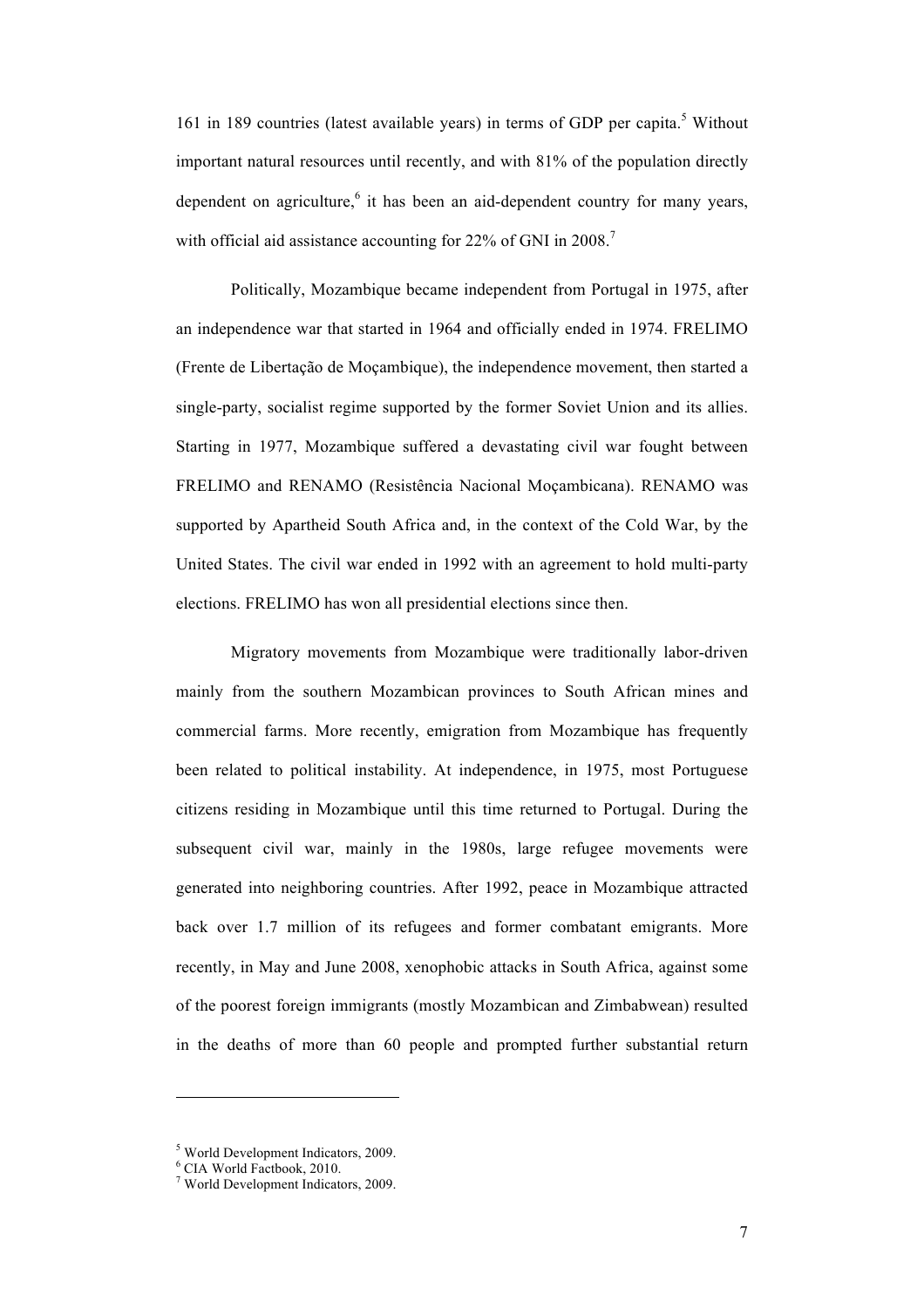migrant movements. Official reports point to 40,000 people fleeing back to Mozambique immediately after the onset of the violence.<sup>8</sup>

## **3. Data description**

#### **3.1.Household survey**

This study is based on a representative household survey including modules on business ownership and international migration. The survey was conducted in four provinces of Mozambique (Cabo Delgado, Zambezia, Gaza, and Maputo-Province) from September 2009 to October 2009 by the CSAE at the University of Oxford.<sup>9</sup>

The locations covered in the survey, 161 in total, were selected following a standard two-stage clustered representative sampling procedure - first on provinces, then on enumeration areas. The sampling framework was the 2004 electoral map of the country using as weights the number of registered voters per polling location (usually schools) as provided by the CNE/STAE (2004) in their 2004 elections (disaggregated) electoral data electronic publication.<sup>10</sup> This sampling procedure implies that all registered voters in the universe under consideration had the same probability of being sampled. The survey is based on a sample of 1763 resident households (including both non-migrants and return migrants), and also provides information on a large sample of current emigrants. Sampling in each enumeration area followed standard household representativeness  $(n<sup>th</sup>$  house calls). However, only household heads or their spouses, one per household, were interviewed. Interviews were also conditional on 'having access to a cell phone' for receiving or sending calls and text messages. This included cases in which there was no

<sup>&</sup>lt;sup>8</sup> Red Cross of Mozambique (2009).<br><sup>9</sup> Figure A1 in Appendix illustrates the geographical coverage of the household survey.

<sup>&</sup>lt;sup>10</sup> Comissão Nacional de Eleições - Secretariado Técnico de Administração Eleitoral (2004). Note that the 2009 electoral map only became available when fieldwork was already ongoing.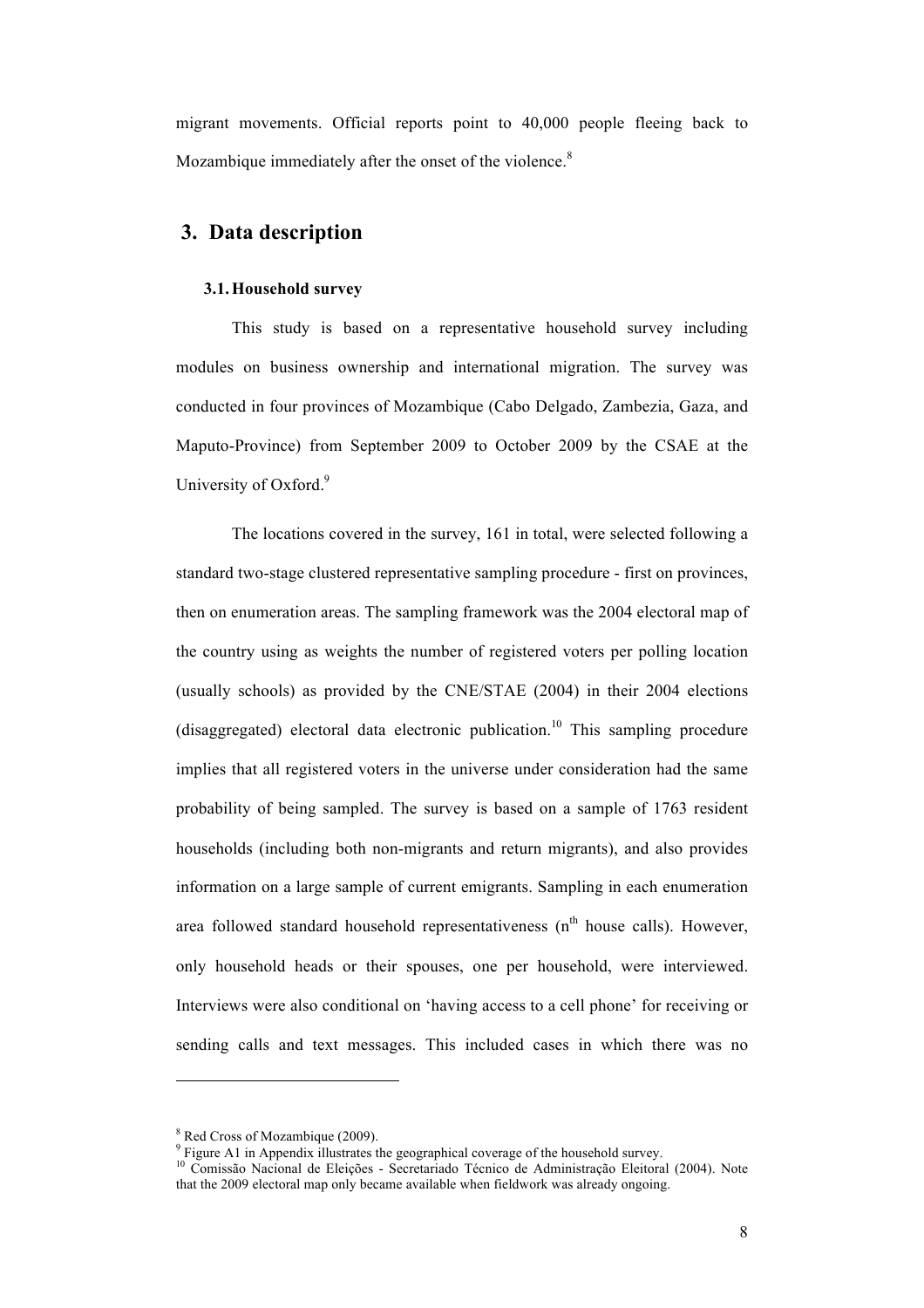ownership of cell phones in the household, but easy access to a neighbor or family member allowing cell phone usage. $^{11}$ 

#### **3.2.Descriptive statistics**

The dataset highlights the importance of international migration in Mozambique. Table 1 shows that 33% of all households in the sample have at least one member who is currently or has been an international migrant - while 23% of all sampled families have at least one return migrant living in the family home. Table 1 also shows that, in terms of business ownership, 28% of families in our sample report owning a business - 14% of which businesses are owned by return migrants.

[Table 1 about here.]

Table 2 indicates that an overwhelming fraction of return migrants (72%) travelled to South Africa from Mozambique. There are, however, significant numbers of return migrants that departed to Tanzania (9%) and Malawi (7%). Most other migrant destinations are in Africa, while less than 5% of Mozambican migrants head to Europe (mostly Germany and Portugal). This geographic pattern of migration implies that this paper will essentially examine south-south migration flows.

#### [Table 2 about here.]

l

Table 3 shows the summary statistics for all the variables used in the regression analysis that follows and not yet described in Tables 1 and 2. We find that the surveyed households are predominantly rural (only 29% are within 5km of a town), have relatively young household heads with low levels of education (close

<sup>&</sup>lt;sup>11</sup> According to UNCTAD (2010), more than 80% of the Mozambican population had cell phone coverage in 2009. During fieldwork, having access to a cell phone proved an undemanding requirement on respondents, with only 3% of interviews not being completed due to lack of access to a cell phone.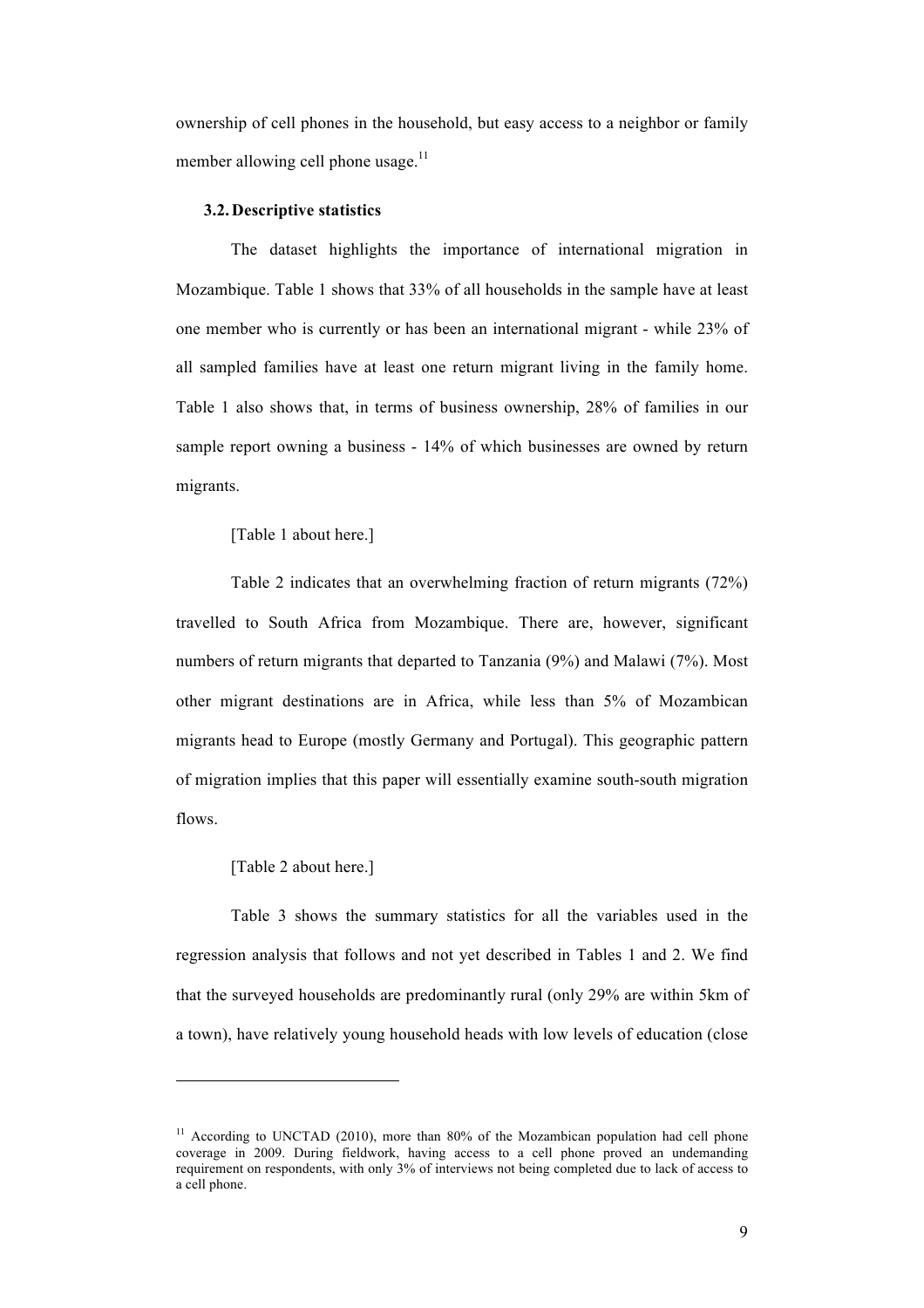to 6 years of schooling, on average), expenditure (approximately 4 USD/day) and asset ownership. Further, around 15% of households report receiving remittances.

[Table 3 about here.]

## **4. Econometric Framework and Identification Strategy**

#### **Econometric framework**

Given that one cannot simultaneously observe the actual and the counterfactual entrepreneurial outcomes for each individual in our sample given their return migration status (and hence one cannot directly measure the *individual* entrepreneurial gain of return migration for this individual), we need to estimate an *average* entrepreneurial effect of return migration. This effect can be described as:

$$
E\left[E_i\big|R_i=1\right] - E\left[E_i\big|R_i=0\right] =
$$
  
= 
$$
E\left[E_{1i} - E_{0i}\big|R_i=1\right] + E\left[E_{0i}\big|R_i=1\right] - E\left[E_{0i}\big|R_i=0\right]
$$
 (1)

where  $E_i$  and  $R_i$  are binary variables denoting, respectively, the entrepreneurial outcome and return migration status of individual *i*;  $E_{1i}$  denotes the entrepreneurial outcome for a return migrant  $(R<sub>i</sub> = 1)$ ; and  $E<sub>0i</sub>$  represents the entrepreneurial outcome for a non-migrant ( $R_i = 0$ ).

Equation (1) shows that estimating average entrepreneurial effects can be problematic. Indeed, this expression makes clear that simply comparing the average difference in entrepreneurial outcomes between return migrants and nonmigrants will not identify a causal effect of return migration on entrepreneurship. Indeed, the causal effect of interest, the *Average Treatment on the Treated (ATT)* effect,  $E\left[E_{1i} - E_{0i} | R_i = 1\right]$ , is shown to be masked by a *Selection Bias* that highlights that there would be differences in entrepreneurial outcomes between non-migrants and return migrants even if the latter had chosen not to emigrate in the first place.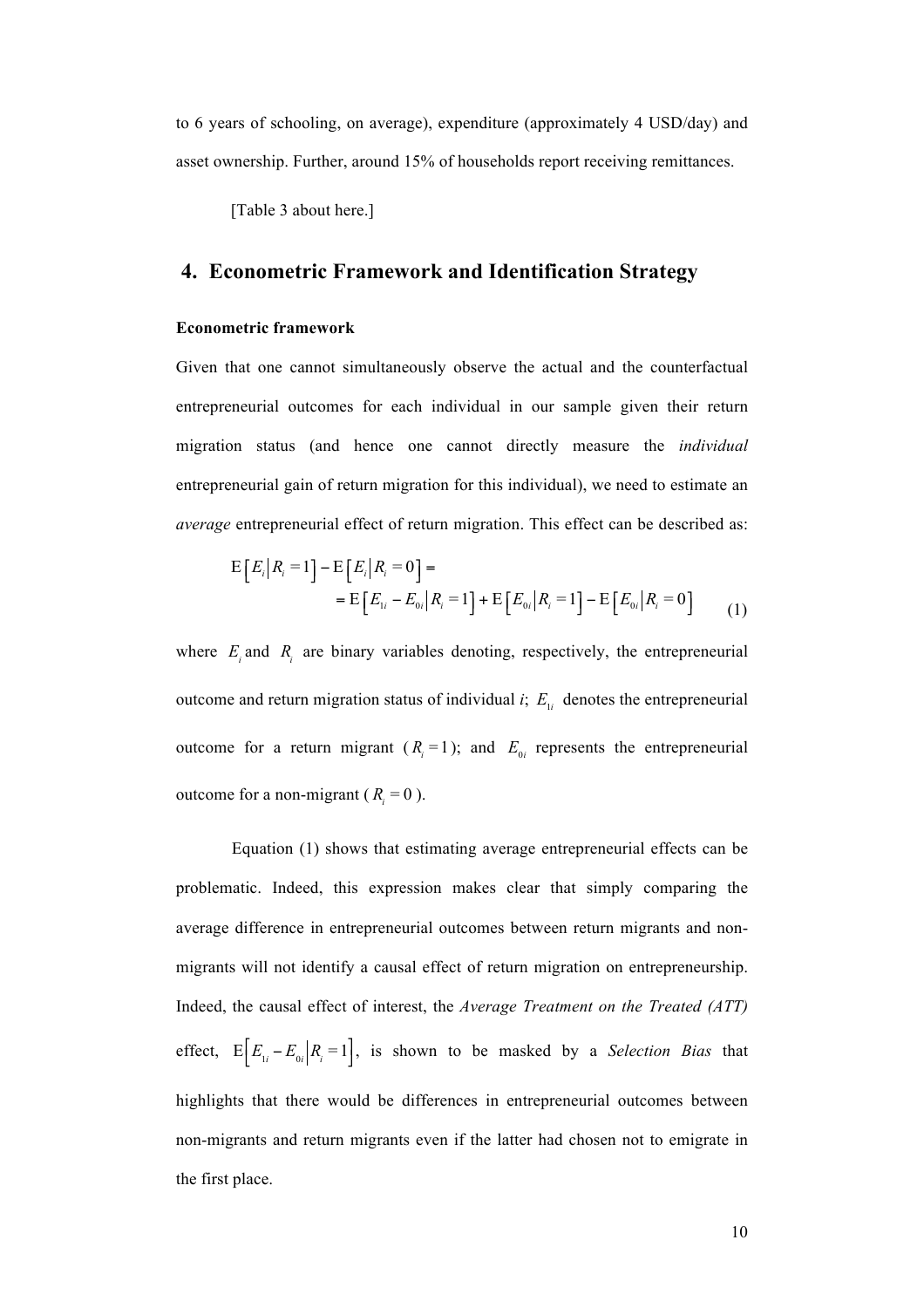An example of selection bias occurs when those who choose to emigrate are broadly more "able", which could mean that they are more educated, motivated and driven than those who do not emigrate – all characteristics that should improve their entrepreneurial outcomes. In this instance, there is a positive selection bias, which implies that simply comparing average differences in entrepreneurial outcomes between return migrants and non-migrants exaggerates the true entrepreneurial skill gains of return migrants. Conversely, a negative selection bias (occurring if, for example, it is those individuals who lack observable qualifications, such as education, or are less hard-working that decide to leave the origin country and, afterwards, return home) will understate the true entrepreneurial skill gains of return migrants when simply comparing average differences in entrepreneurial outcomes between return migrants and non-migrants. Note that the sign of self-selection is very much an empirical question: it is *a priori* equally possible to have negative self-selection or positive self-selection.

An additional issue is that the self-selection of migrants at any of the two relevant stages (initial or return migration) might occur based on observable or unobservable variables. Up to recently, the literature on migrant self-selection as started by Borjas (1987) based on Roy (1951), focused exclusively on selfselection based on observable characteristics, such as education and income. As examined by more recent migration research<sup>12</sup>, unobservable migrant self-selection often operates based on unobservable personality traits, for instance, which are very likely to be correlated with our outcome of interest, entrepreneurship.<sup>13</sup>

<sup>&</sup>lt;sup>12</sup> See, for instance, Coulon and Piracha (2005), Batista (2008), Akee (2010), McKenzie et al. (2010) or Bertoli et al. (2013).

Batista and Umblijs (2013) present robust evidence that less risk-averse immigrants tend indeed to be more entrepreneurial.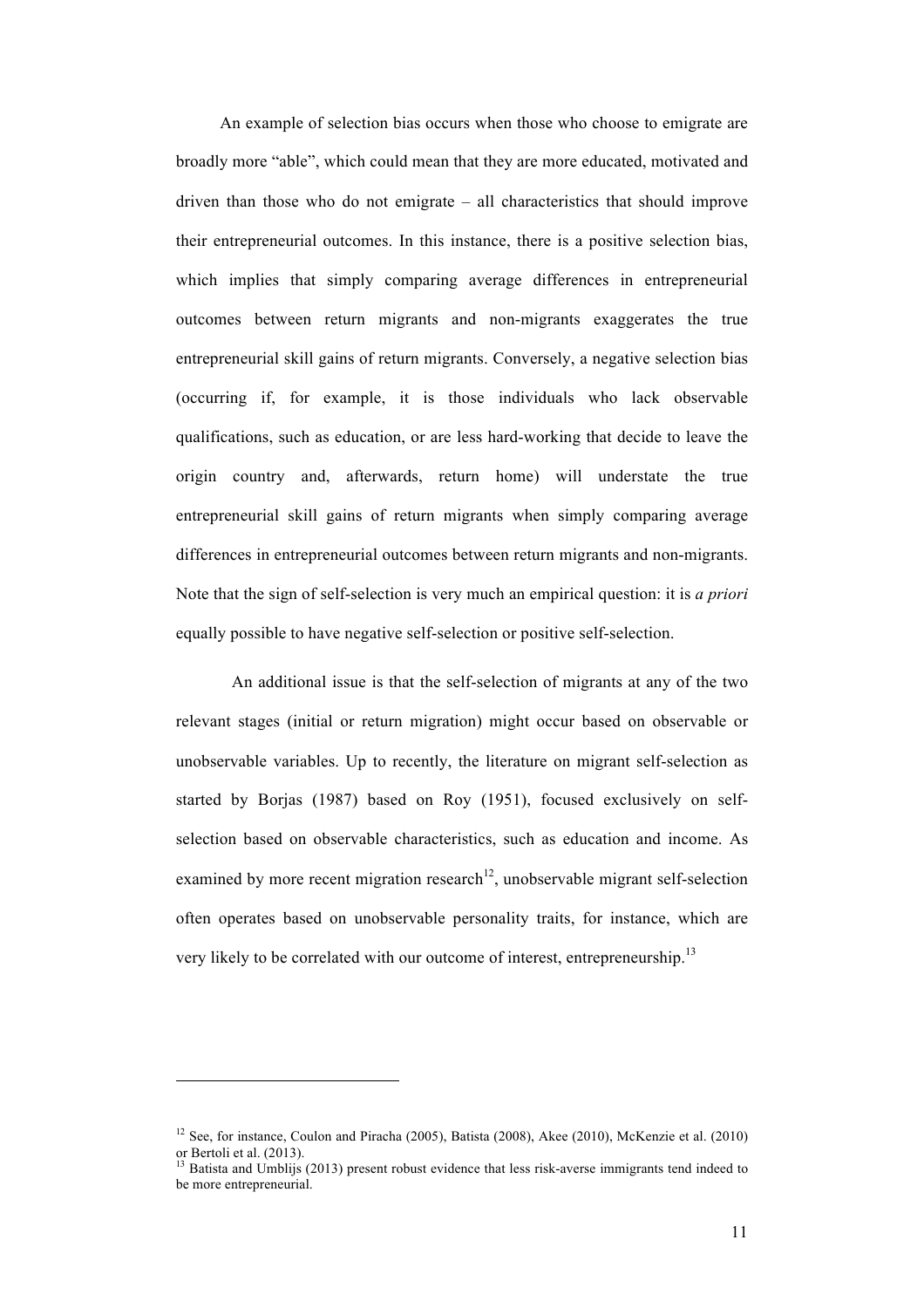#### **Identification strategy**

In order to devise an identification strategy for our parameter of interest, it is important to examine the nature of the selection bias occurring in our case. The thought experiment we should keep in mind can be summarized as: "*What would be the estimated impact of return migration on entrepreneurial outcomes if we could choose to send abroad and bring back individuals who were randomly selected from the population of non-migrants?*"

This question makes clear that there are two implicit selection problems in this thought experiment: first, randomly select a non-migrant and send her abroad; second, from the pool of randomly selected migrants, randomly choose some of them to return to the origin country. This thought experiment would then avoid the two types of selection issues arising with return migration: (1) *(outward) selfselection at the initial migration stage*, which refers to the potentially idiosyncratic characteristics of those who decide to leave the country; (2) *(inward) self-selection at the return migration stage*, which refers to the potentially idiosyncratic characteristics of those migrants who decide to return to the sending country.

Given the expected self-selection of individuals into migration and return migration, the identification challenge is first to find comparable return migrants and non-migrants on observable and unobservable characteristics *before the initial migration* decision is made; and second, within this restricted sample, to find comparable return migrants and current migrants on observable and unobservable characteristics *before the return migration* decision is made.

We propose to use war events in the history of Mozambique as exclusion restrictions to create the exogenous variation that allows us to simulate a randomly selected sample of outward migrants from the pool of all individuals in our sample. Given the political context described in Section 2, it seems reasonable to expect that individuals who left Mozambique at the time of the independence and civil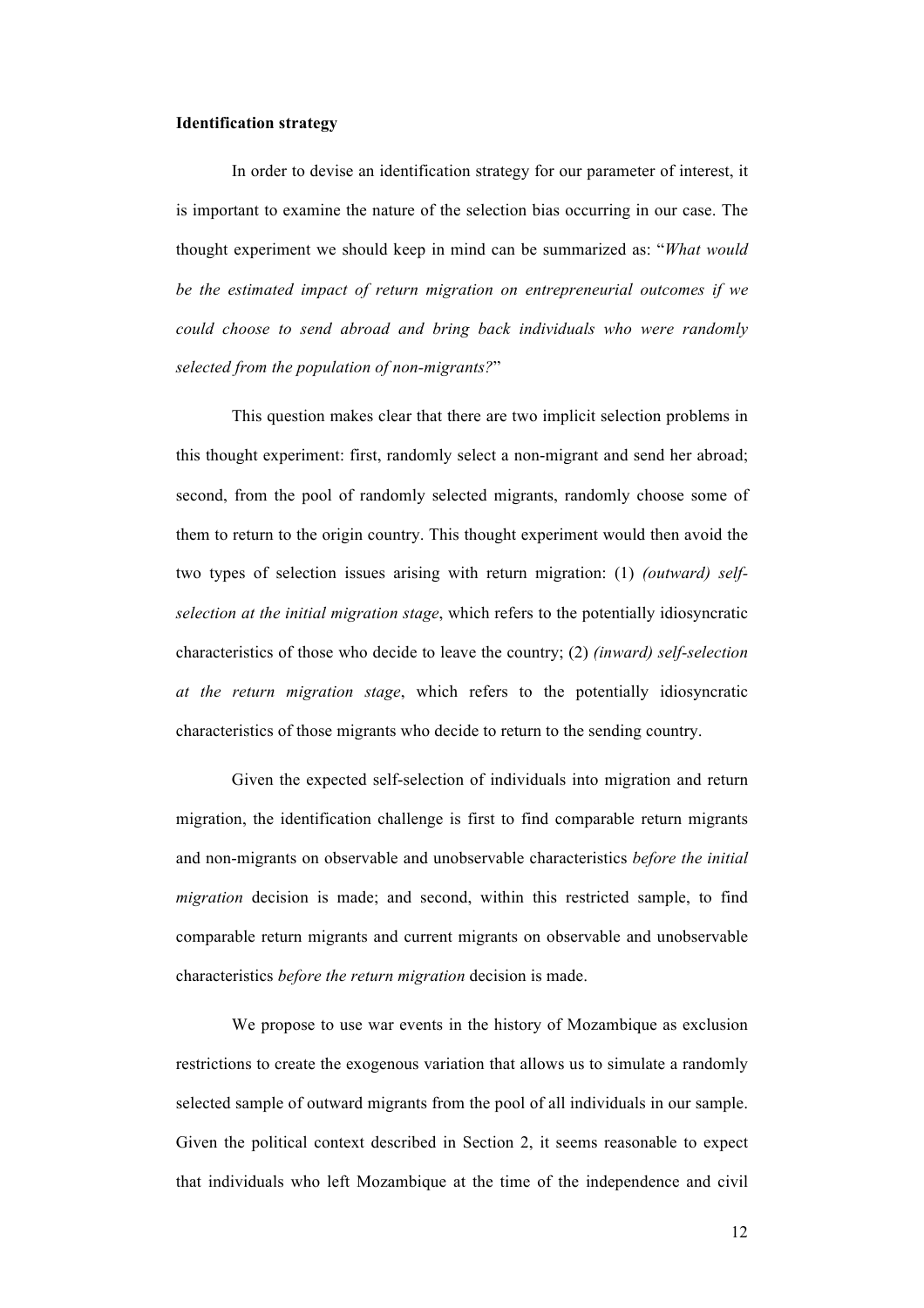wars were migrating primarily as a result of events beyond their control - they were hence likely forced to leave the country independently of their characteristics.

In the same way, we choose to use events of forced return migration in order to generate a random sample of return migrants from the existing pool of migrants. In particular, the sample of return migrants is restricted, at this stage, to those who returned from South Africa immediately after the sudden eruption of the violent xenophobic riots against immigrants described in Section 2, as well as to those who were deported due to their illegal migration status<sup>14</sup>, and also to those who return to the origin country because of illnesses or deaths in the family. All of these return motives are likely to be exogenous in the sense that they are typically unanticipated and outside the individual's control. They should hence be uncorrelated with the individual's entrepreneurial outcomes except through the fact that these motives prompted the return itself.

An alternative identification strategy to randomly choose return migrants from the existing pool of migrants is to use the exogenous variation provided by changes in the GDP per capita difference between destination and origin countries, as well as the distance between the migrant origin and destination areas. GDP differentials provide economic incentives to move back to the origin country as incomes change between origin and destination, whereas distance between migrant origin and destination also has predictive power for return migration decisions. Both these variables are exogenous in the sense that they are completely outside individual control and should not, therefore, be systematically correlated with migrant characteristics.

<sup>&</sup>lt;sup>14</sup> Note that illegal migration status is widespread in the Mozambican immigrant community residing in South Africa.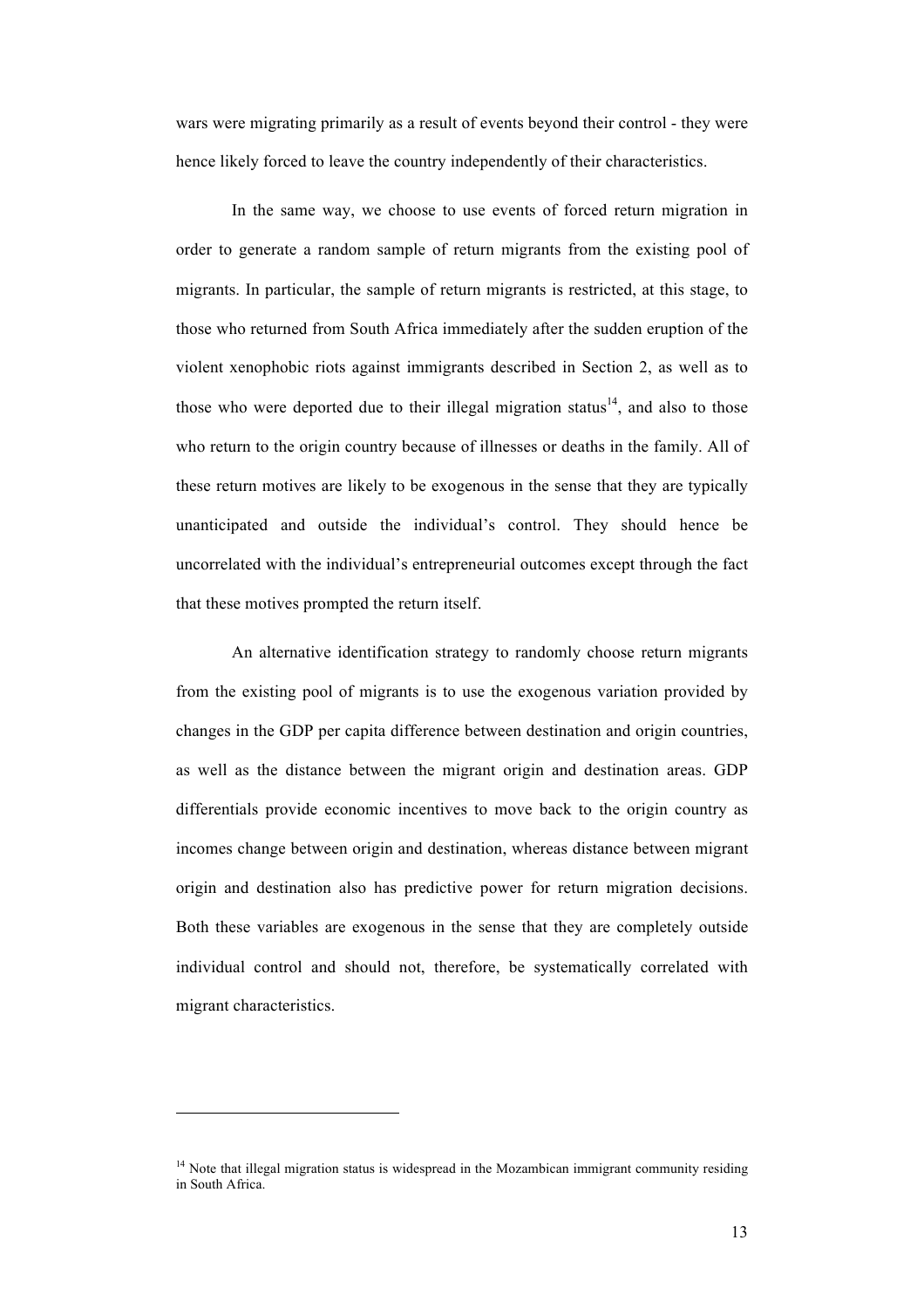#### **Estimation strategy**

The simplest possible estimate of the entrepreneurial gains to return migration would be obtained from a regression of the following form:

$$
E_i = \alpha_0 + \alpha_1 R_i + \alpha_2' X + \varepsilon_i
$$
\n<sup>(2)</sup>

where  $E_i$  is a proxy for entrepreneurship by individual *i* in our sample, such as business ownership or self-employment; *Ri* denotes whether individual *i* is a return migrant; and *X* denotes a set of observable individual, household and geographical characteristics that potentially affect entrepreneurial activity.

Following the discussion of the econometric framework summarized by (1), we know that an estimate for  $\alpha$  will only be equal to the causal effect of interest if the selection bias disappears after conditioning on observable characteristics *X*, i.e. if  $E\left[E_{0i} | X, R_i = 1\right] = E\left[E_{0i} | X, R_i = 0\right]$ . This is, however, unlikely to be the case, as the return migrant status,  $R_i$ , is most often correlated with the error term  $\varepsilon$ <sub>i</sub>, which may include unobservable characteristics such as motivation, ambition, work diligence or risk preferences. These unobservable characteristics can be expected to affect both the actual entrepreneurial outcomes of non-migrants and the counterfactual outcomes of return migrants had they decided not to migrate and return, hence creating an unobservable self-selection bias in this 'naïve' estimate.

Following the identification strategy discussed above, we will therefore pursue a few alternative estimation strategies in order to obtain estimates of the causal parameters of interest regarding the entrepreneurial outcomes of return migrants relative to those of non-migrants.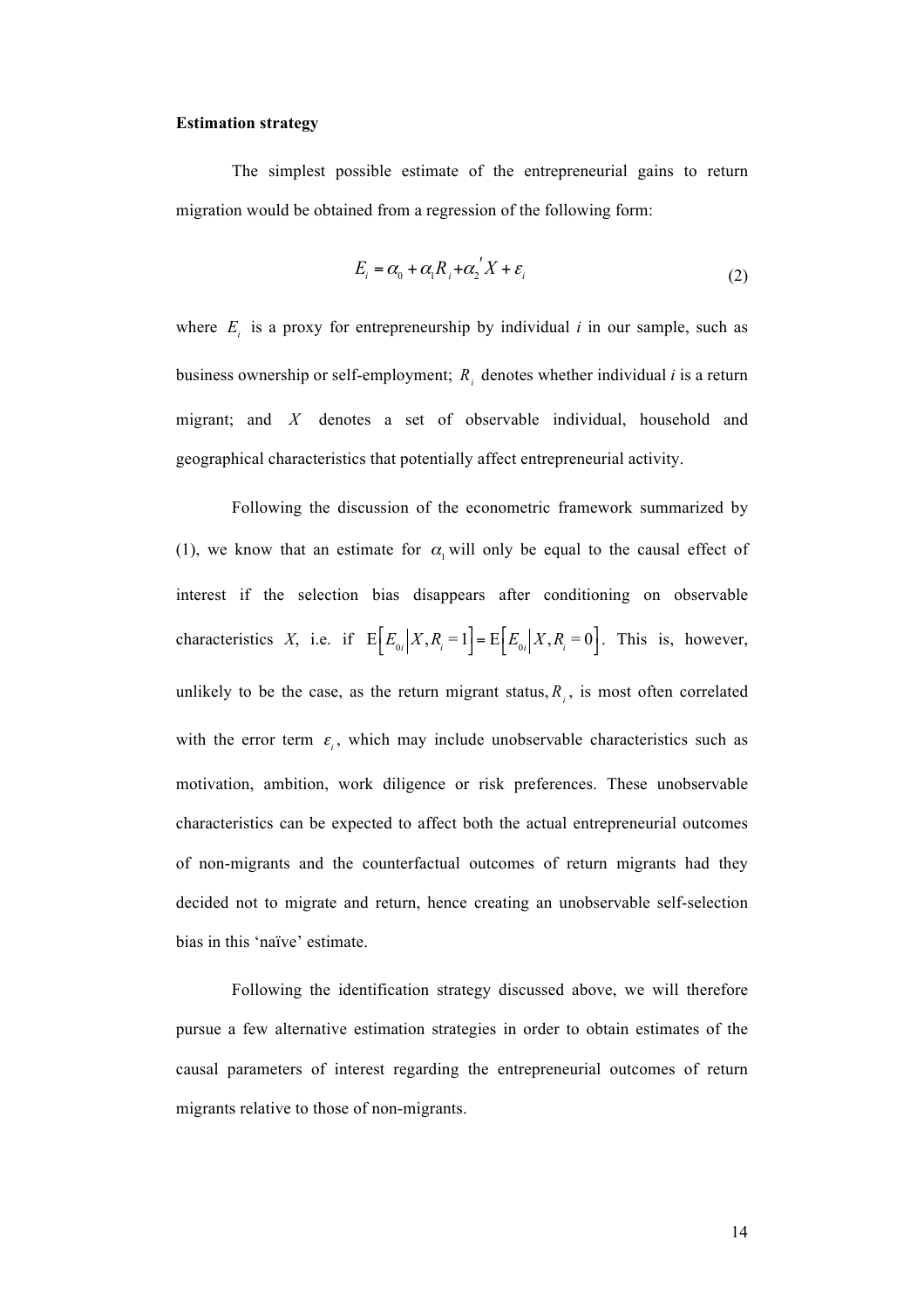First, we will use OLS estimation on samples restricted following the identification exercises proposed in the previous sub-section, so as to isolate selection bias effects and obtain an estimate for the causal effect of return migration on entrepreneurship.

Second, an alternative estimation method to obtain the causal effect of return migration on entrepreneurship (that can also be used to evaluate robustness of the results of running OLS on the restricted samples) will be to conduct nearestneighbor matching (NNM) estimations.

An additional method to estimate the overall causal effect of interest, which can also be used to examine the robustness of our findings relative to inward self-selection, is to perform a two-stage least square estimation of equation (2).

The outcomes of these estimation strategies are discussed in the next section.

### **5. Empirical analysis**

In this section, we summarize the main empirical results in this paper. In particular, we present, interpret and discuss the robustness of our estimates of the 'entrepreneurial gains' of return migration.

#### **Main empirical results**

 $\overline{a}$ 

The entrepreneurial outcome we examine in the baseline results is business ownership at the household level. Table 4 displays the least squares estimates of the likelihood of business ownership for households that have at least one return migrant relative to households with no migrants.<sup>15</sup> These estimates are obtained

 $15$  Note that we present least squares estimates for simplicity. Running the same regressions using Probit yields essentially the same results.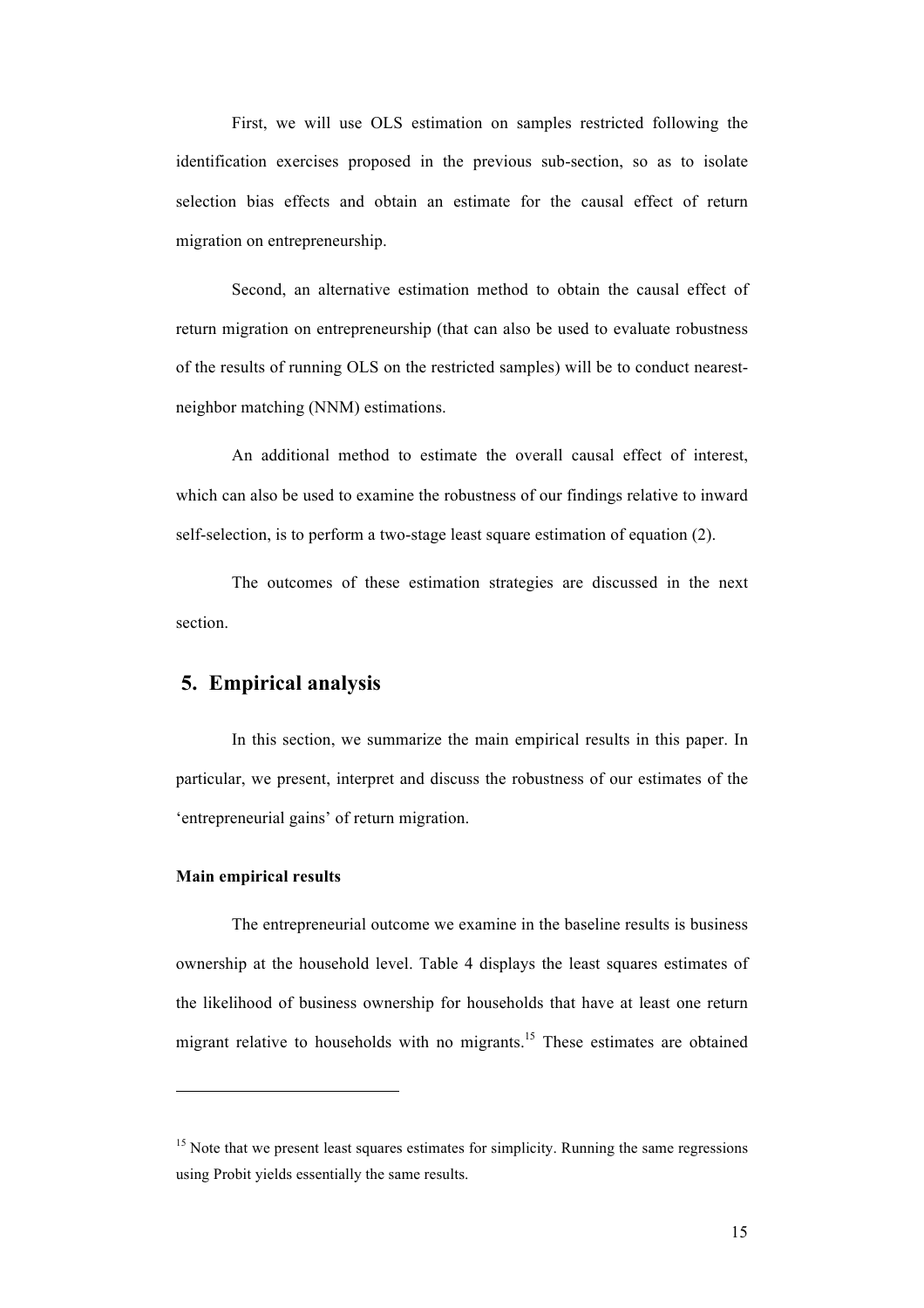while controlling for: (i) characteristics of the household and household head that may affect business ownership, such as the age and gender of the household head, as well as maximum completed education and number of persons belonging to the household; (ii) household level proxies for financial resource availability that may limit the possibilities of opening and running a business, such as household expenditure and asset ownership (where we focus on the most durable and precisely measured, namely home, land and car ownership); and, finally, (iii) geographical control variables such as migration destination, urban area and province fixed effects.<sup>16</sup>

[Table 4 about here.]

l

Column (1) in Table 4 shows that having a return migrant in the family seems to significantly increase the probability of owning a business. Our least squares estimates point to an average increase in the probability of business creation by 12.5 pp when there is a return migrant in the household. The magnitude and statistical significance of this estimate is unaffected when we include controls for current migrants and remittances being received in the household, as shown in Column (2) of Table 4. While it could be argued that the entrepreneurial effects of current migrants and remittances could be captured to some extent by the return migrant variable, this does not seem to be the case in any of the specifications we run, where the estimated coefficient on return migration is always pretty much unaffected by the inclusion of these control variables.

As discussed in the previous section, our 'naïve' OLS estimate of a 12.5 pp increase in the probability of business creation when there is a return migrant in the household is likely combining the true effects of return migration on business

<sup>&</sup>lt;sup>16</sup> Fixed effects were only included for the two main migrant destinations in our sample: South Africa and other African countries.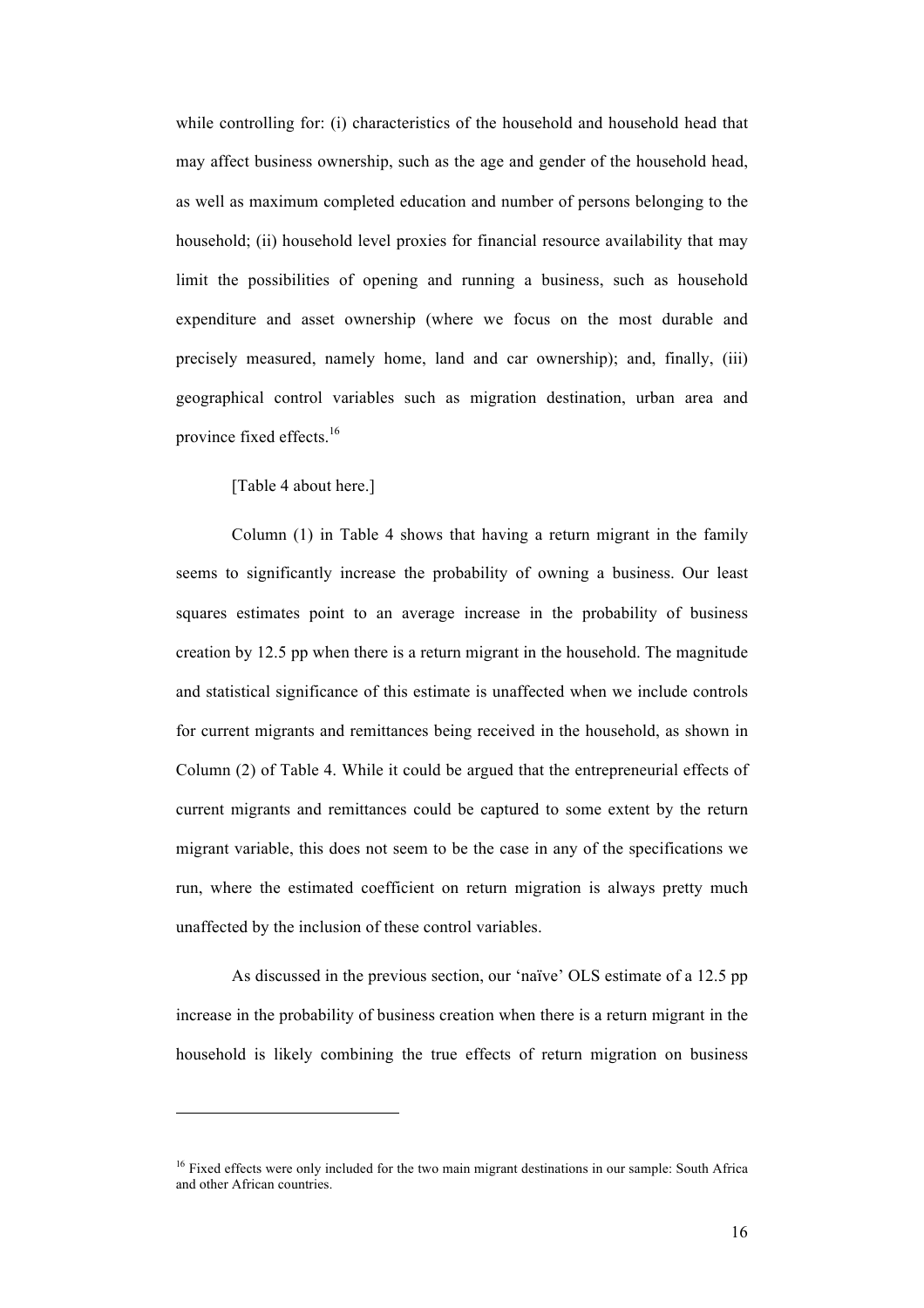ownership with the effects of unobservable self-selection. For this reason, we next use OLS estimation on restricted samples as described in the identification strategy, with the purpose of excluding the various types of selection bias effects and obtaining an estimate for the causal effect of return migration on entrepreneurship.

We start by restricting the return migrant sample to "war migrants", i.e. those return migrants who left Mozambique during wartime, as this migration decision is much less likely to be influenced by unobservable characteristics than the typical migration decision. This exercise should allow evaluating the effects of *unobservable outward self-selection at the initial migration stage* - which can be done by simply comparing the 'naïve' OLS estimates for the whole sample to the OLS estimates for this restricted sample.

Columns (3) and (4) in Table 4 present the least squares estimates of regression (2) when restricting the subsample of return migrants to those who left the country during war time. The estimated results show that there seems to be evidence of overall *negative outward self-selection* as the estimated impact of return migration on entrepreneurship is significantly raised when we restrict the estimation sample to war migrants compared to the estimation based on the whole sample of return migrants. These results can be understood in the context of the long history of Mozambican migration to South African mines and farms in nonwar times. This history implies that strong migrant networks can lower migration costs and improve employment prospects even for those migrants with lower unobservable ability.

Following our estimation strategy, we now proceed to further restrict the estimation sample of war migrants to include only individuals whose return was forced by exogenous motives - including the sudden eruption of violent xenophobic riots against foreign immigrants in South Africa, as well as deportation due to illegal migration status (widespread in the Mozambican immigrant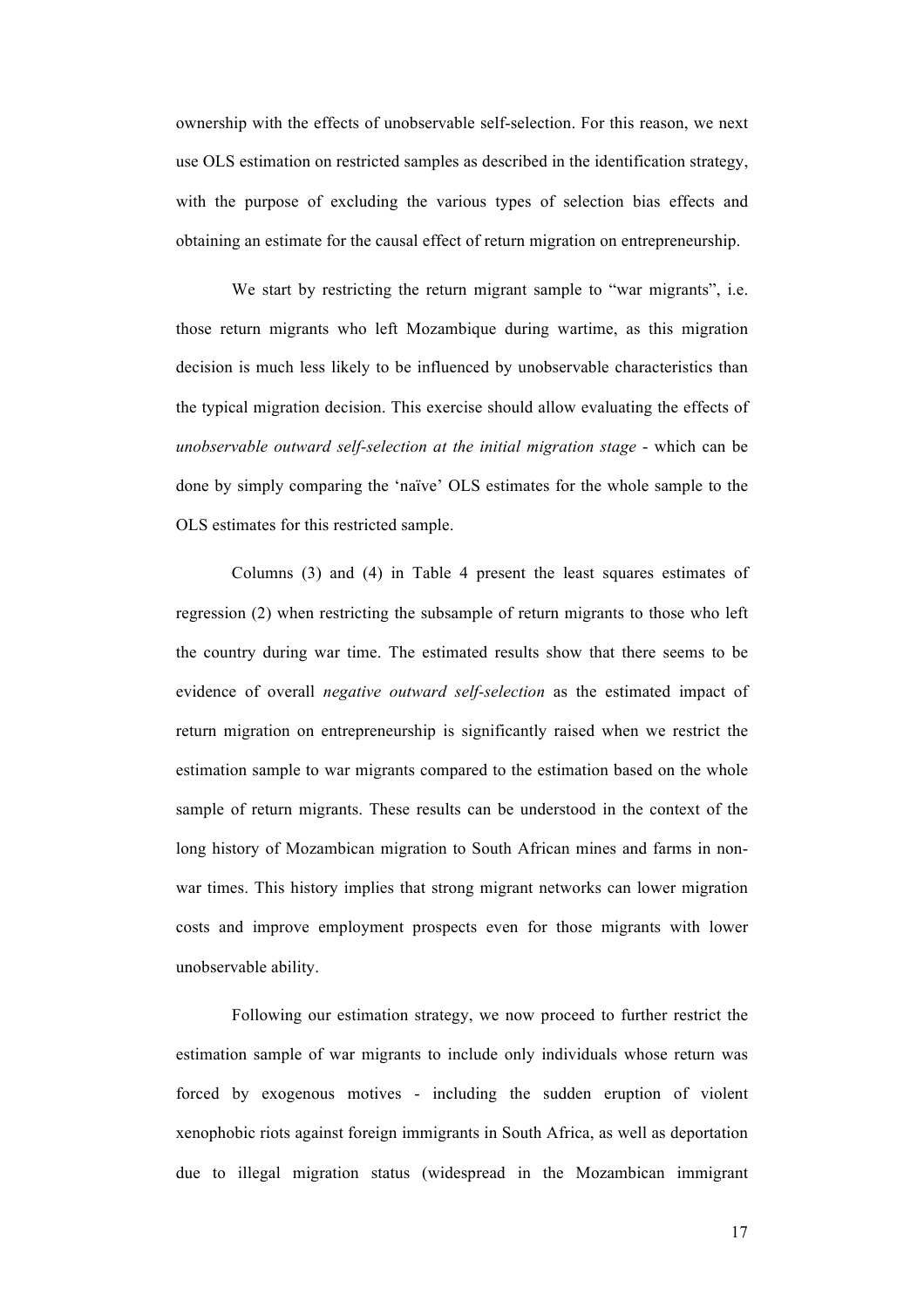community), or illnesses and deaths in the family. This further sample restriction should allow us to evaluate the *overall unobservable self-selection at both the initial and return migration stages*, as well as to isolate *unobservable inward selfselection at the return migration stage*.

Columns (5) and (6) in Table 4 show that return migrants who left Mozambique in war times and were forced to return by an exogenous motive are 24 pp more likely to own a business than non-migrants. This implies that there is *overall strong negative unobservable self-selection* when we consider both the initial and return migration stages, as the coefficient from the 'naïve' OLS estimation nearly doubles relative to the restricted sample estimation.

This 24 pp estimate is our proposed empirical counterpart to the ideal counterfactual thought experiment of assessing the true entrepreneurial gains of return migration by picking a random sample of non-migrants to emigrate and then picking a random subsample of those emigrants to bring back to the origin country. This is, hence, our proposed *baseline estimate for the true entrepreneurial gains from return migration excluding unobservable self-selection at both migration stages*.

Comparing this 24 pp estimate to the 14 pp estimate when restricting the sample of return migrants to those who emigrated during war times, we can evaluate the *unobservable inward self-selection of return migrants applicable to a sample of non-selected emigrants*, such as war migrants. This self-selection pattern is clearly negative, implying that it is less able war migrants that self-select to return to the origin country.

Our results underscore the importance of controlling for both types of unobservable self-selection in estimating the entrepreneurial effect of return migration.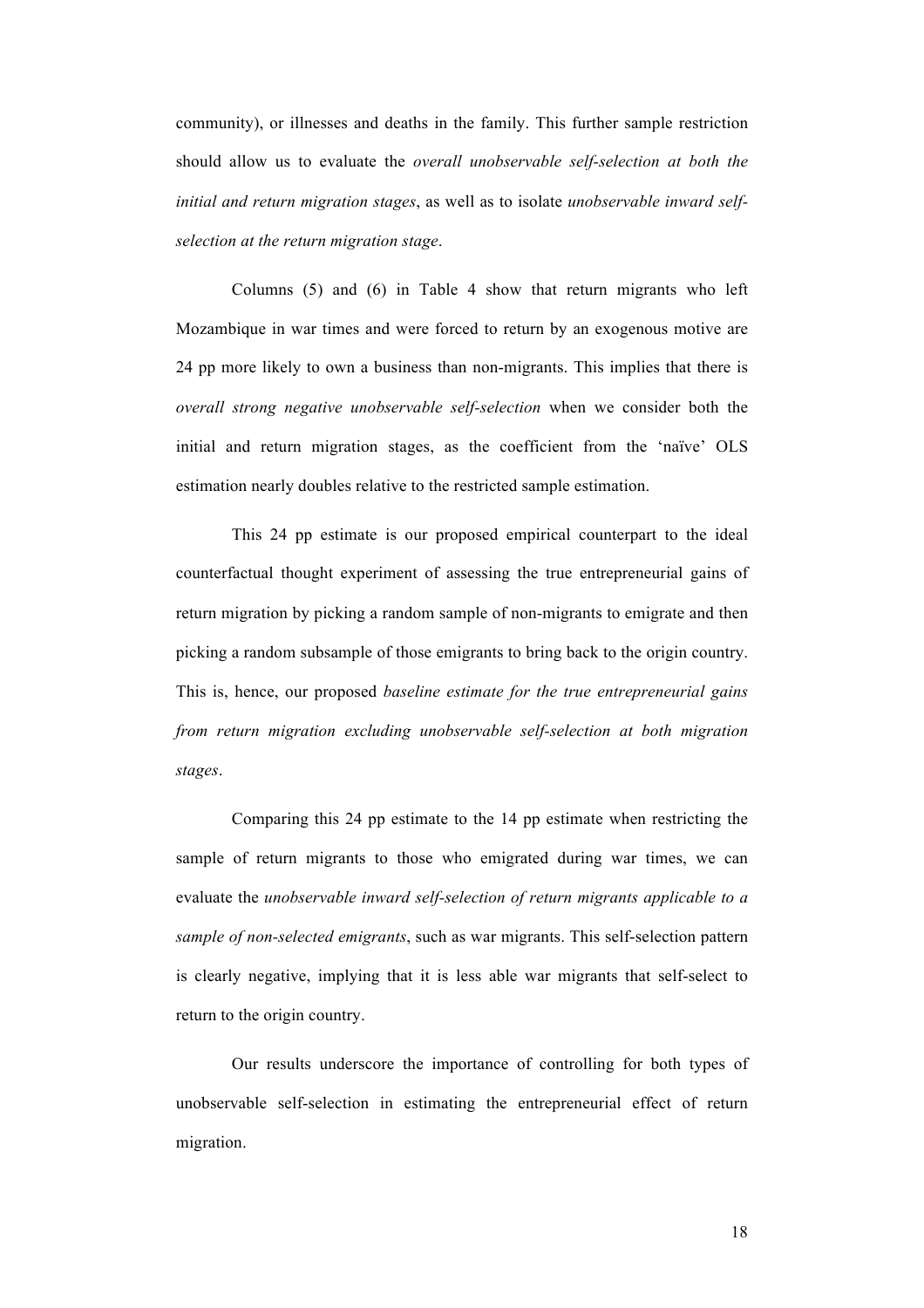When running OLS on equation (2) using a restricted subsample that includes only those return migrants who were forced to return from the sample of all emigrants (i.e. including emigrants who left the country at war and non-war times), estimates for the entrepreneurial gains of return migration cannot be precisely estimated, as shown in Columns (7) and (8) of Table 4. We cannot therefore infer the pattern of unobservable inward self-selection for return migrants in general using our sample.

#### **Robustness check: Nearest-Neighbor Matching Estimation**

A possible concern with the estimation strategy used in our baseline results might be that the use of linear regressions (or indeed Probit regressions, which yield the same qualitative results) is too restrictive to identify the parameter of interest. To this effect, we redo our estimation of the average treatment effect (ATE) of return migration on the probability of owning a business, but now using a non-parametric matching method. The purpose of this procedure is to investigate whether results are sensitive to the linear approximation embedded in OLS. This matching approach ensures that return migrants are only compared to non-migrants who are sufficiently similar to them in terms of observables. To implement this approach, we rely on the nearest-neighbor matching (NMM) procedure proposed by Abadie and Imbens (2006).

#### [Table 5 about here.]

The results shown in Table 5 are obtained from carrying out the same estimations as presented in Table 4 but using NNM methods. The NNM results confirm the OLS results. The estimated average treatment effects are very similar in magnitude and statistical significance to those produced using OLS methods for the various estimation samples used.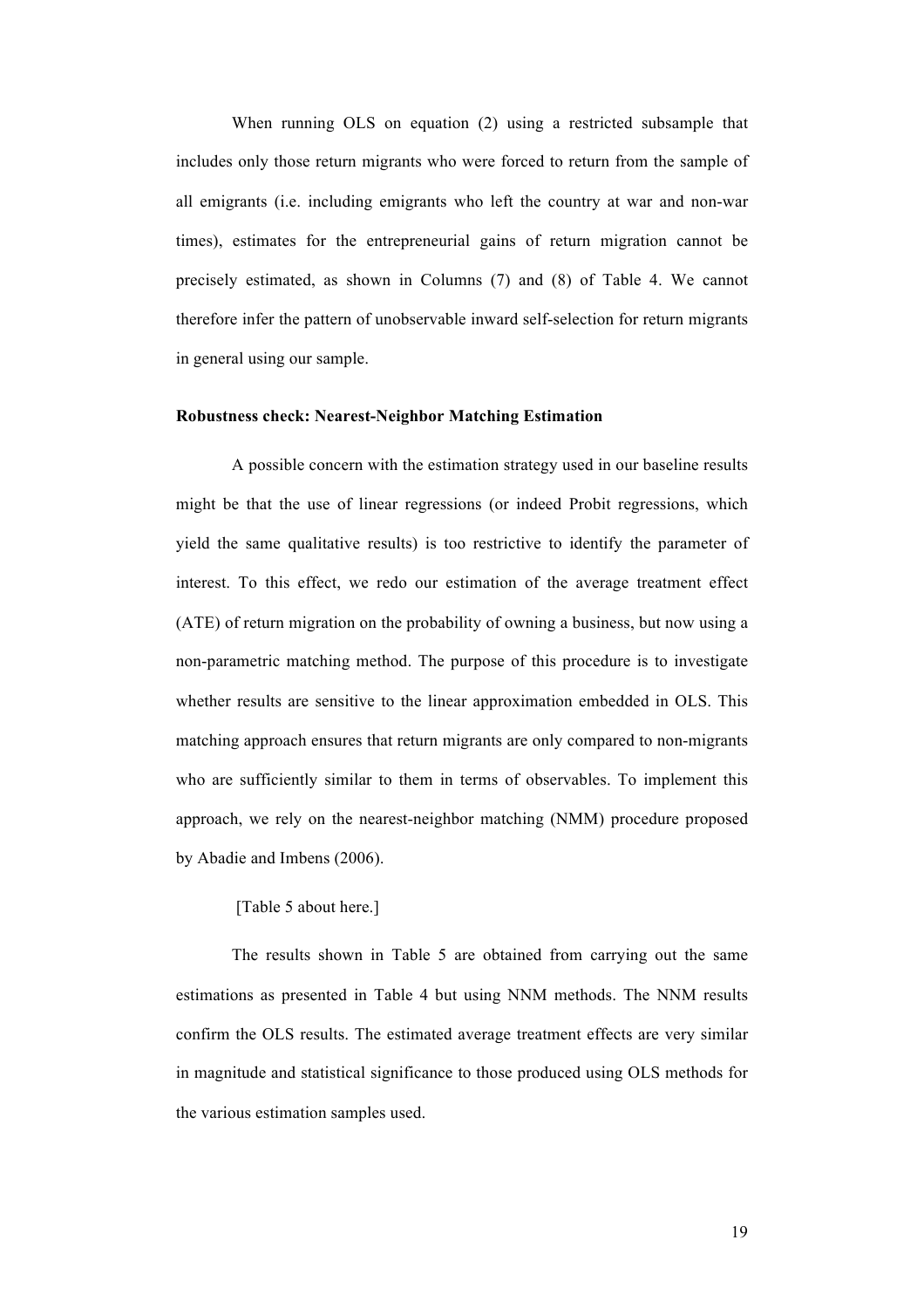Specifically, in the unrestricted sample, Column (1) of Table 5 shows that the 'naïve' estimate for the increase in the probability of return migrants owning a business is 11 pp, which compares to 12.5 pp in the OLS estimation.

When restricting the sample to those return migrants who initially left the country in times of war, this coefficient is raised to 19 pp, as can be seen in Column (2) of Table 5. This point estimate is higher than the 14 pp provided by the OLS results, but similarly provides evidence supportive of *negative unobservable outward selection at the initial migration stage*.

After restricting the sample to those migrants who were forced to leave due to war and forced to return due to reasons beyond their control, the estimated effect of migration on entrepreneurial outcomes becomes 27 pp, as shown in Column (3) of Table 5. This compares to the 24 pp estimate using OLS, although the NMM is a slightly less statistically significant estimate due to the reduction in sample size imposed by the common support imposed in the NMM estimation. This still underscores the importance of controlling for both types of migration selfselection, and strengthens the findings from the OLS estimated coefficients according to which *overall unobservable self-selection at both stages of migration is negative, and a compound effect of both negative unobservable self-selection at the initial and at the return migration stages*.

Exactly as happened when using OLS estimation on our sample of migrants, NMM cannot provide statistically significant estimates for the entrepreneurial gains from exogenous return migration from the pool of existing migrants (including both those who migrated at war and at non-war times). We therefore still cannot infer the pattern of unobservable inward self-selection for return migrants in general using our sample.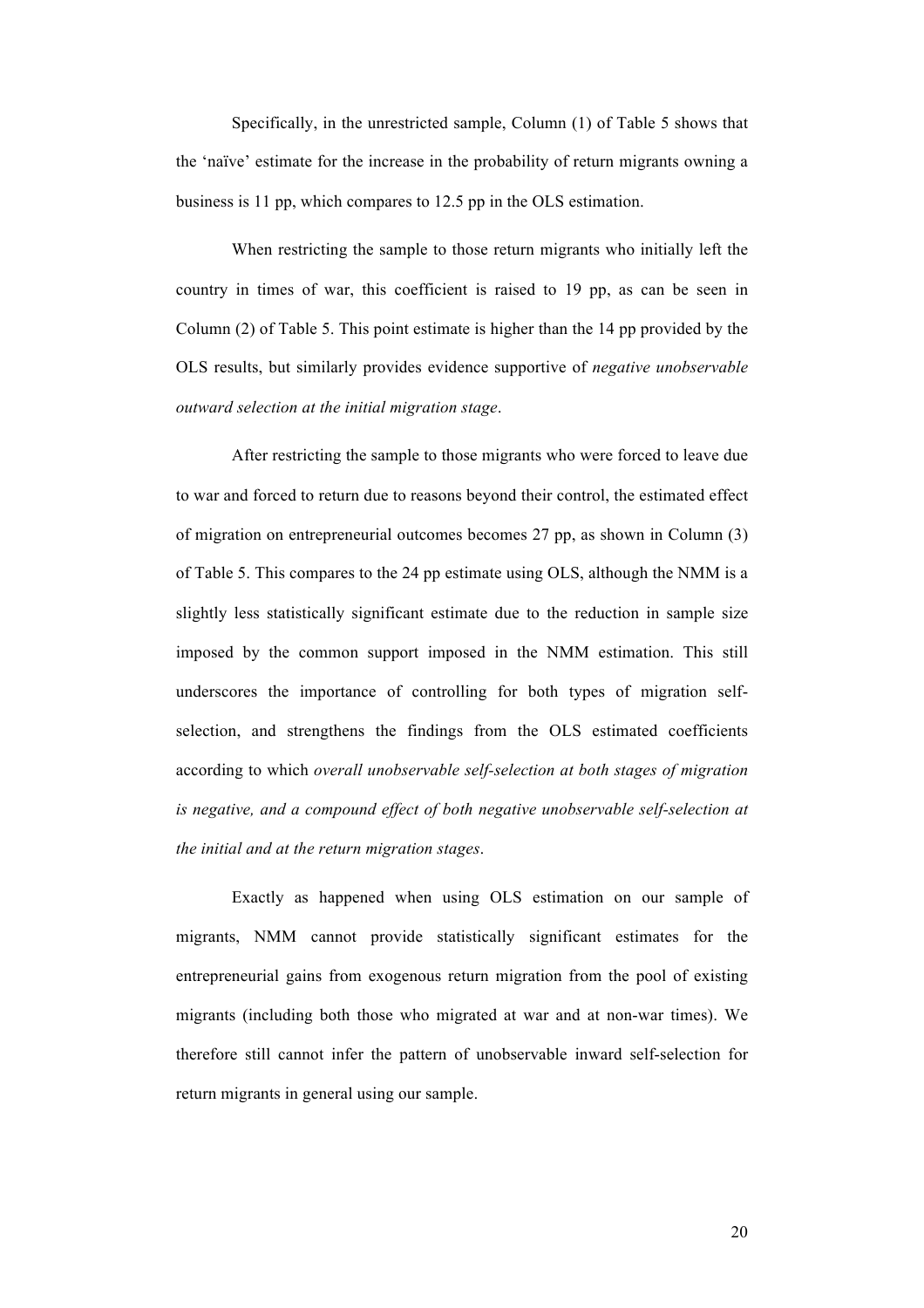#### **Robustness check: Instrumental Variable Estimation**

An alternative way to randomly choose return migrants from the existing pool of migrants, and in this way evaluate the unobservable inward self-selection bias occurring at the return migration stage, is to use an instrumental variable (IV) estimator for the  $\alpha_l$  parameter of interest in model (2). For this purpose, we need to find instruments that are strongly correlated with the decision to return and uncorrelated with the decision to own a business in the home country.

We propose to use the second set of exclusion restrictions described in the identification strategy section of the paper. Namely, we construct instrumental variables that make use of the exogenous variation provided by shocks to GDP per capita in the migrant destination countries, as well as by differences in the distance between areas of residence and migrant destinations.

Variation at the individual level for the relative GDP per capita variable at migrant destination relative to the origin is achieved in the following way. The instrumental variable is computed as a weighted average, where weights are constructed in order to reflect the relative size of the Mozambican migrant population in each migrant destination – a proxy for existing migration networks at each destination.<sup>17</sup> This migration-weighted GDP variable is matched to individual migrants in the sample in the year that they turn 30, which is the age at which individuals are most likely to start a business. <sup>18</sup> Note that the IPUMS census information from the Minnesota Population Centre (2010) is only available for

 $17$  These weights are computed as the number of Mozambican nationals between the ages of 25 and 34 resident at destination, as a proportion of the non-migrant resident population at the same destination. The weights are established using Mozambican and national IPUMS census data from the Minnesota Population Centre (2010).

<sup>18</sup> Note that changing the year at which individual migrants are matched with the GDP weighted variable by one or two years does not make a difference for the validity of the instrumental variables nor the estimation results that are obtained.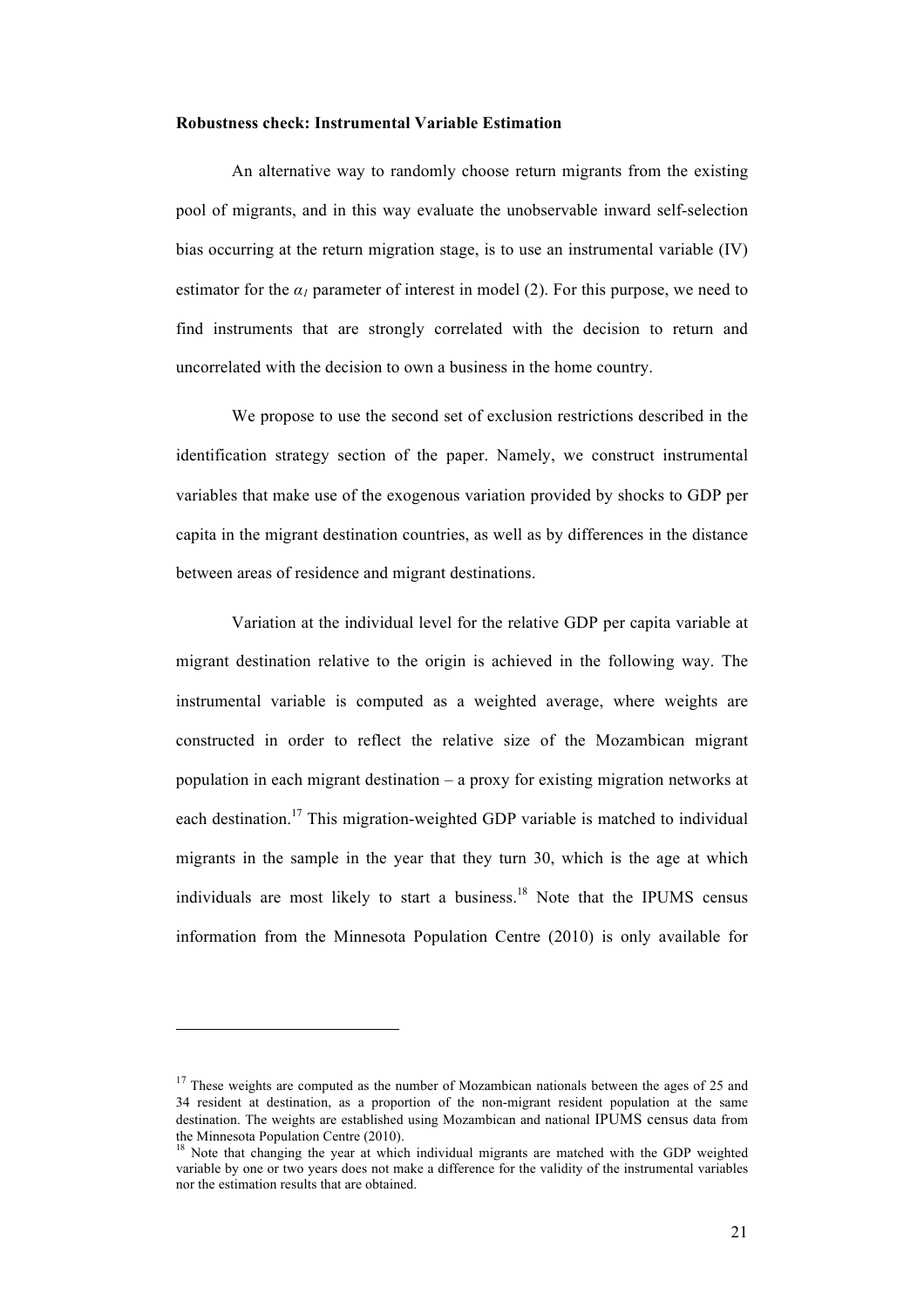migrants to South Africa, Tanzania and Portugal, which together account for 82% of the total number of return migrants in the sample.<sup>19</sup>

It seems reasonable to expect that changes in relative GDP per capita between origin and destination countries are unanticipated and outside the migrants' control. This relative income variable should hence be uncorrelated with the migrants' choice to own a business at origin, except through the fact that this motive prompts the return itself – as it is likely that these relative income changes provide economic incentives for return migration decisions. In the same way, it is also expected that the distance between survey districts and migrant destinations has predictive power for return migration, but should not be directly correlated with the decision to own a business, except through the fact that it prompts the return migration decision itself.

#### [Table 6 about here.]

l

The statistics obtained in our sample and displayed in Table 6 provide evidence supportive for these IV rationales. Looking at the full sample, the destination-distance and relative GDP per capita instruments are each and both together significantly correlated with the decision to return, as required of a strong instrument and confirmed by the Kleinberg-Papp F-statistics reported in Columns  $(1) - (3)$  of Table 6. These instruments also seem uncorrelated with the decision to own a business in the origin country and indeed pass the tests of over-identifying restrictions shown in Column (3) of Table 6.

The instrumental variable estimation results obtained using both these sources of variation shown in Column (3) of Table 6 show a positive and statistically significant point estimate of 21 pp for the incremental impact of return

<sup>&</sup>lt;sup>19</sup> The distance measures are naturally available for all migrants, while in constructing the migrationweighted GDP variable we are constrained by the IPUMS census data availability, which is restricted to South Africa, Tanzania and Portugal only among the Mozambican migrant destinations.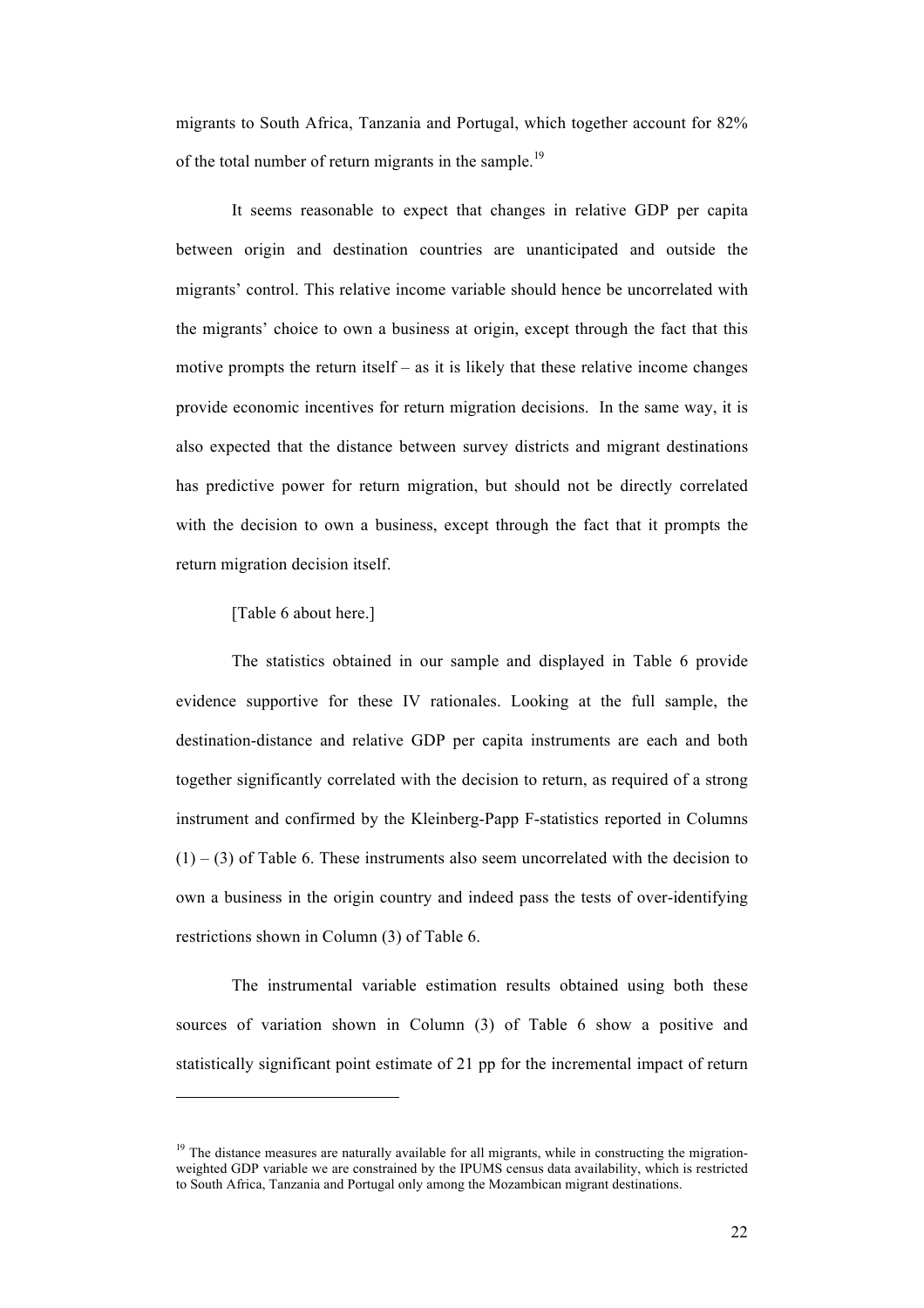migration on business ownership. This is our preferred IV specification in that it uses both instruments and thereby attenuates any concerns regarding the local validity of each of these instruments when used separately – even though the estimation results do not vary substantially when using each set of instruments. Indeed, one observes that using only the distance IV points to a slightly lower but significant impact of return migrants  $-18$  pp as displayed in Column (1) of Table 6, whereas using only relative GDP increases the magnitude of this estimate, but cannot estimate it precisely on its own as is clear from Column (2) of Table 6.

In any event, it seems clear that any of these instrumental variable estimation strategies point to estimates much larger than the 'naïve' OLS estimates on the full sample, which is evidence supportive of *negative unobservable inward migrant self-selection at the return migration stage*. This is equivalent to say that return migrants from the existing pool of current migrants seem to be generally less entrepreneurial in terms of non-observable characteristics than randomly chosen existing migrants.

We next turn to restricting the IV estimation sample to those migrants who initially left at war times, in an attempt to focus on a sample of migrants who are less likely to be self-selected than the average migrant in our sample, as discussed before. Focusing on this sample of war migrants, while also accounting for selfselection at the return migration stage by using an IV strategy, should allow us to identify the effect of return migration on business ownership while minimizing unobservable self-selection concerns at both the initial and return migration stages. As shown in columns (4)-(6) of Table 6, while the lower number of observations decreases the F-statistics for these instruments, the estimation results are in line with the ones observed using the two alternative estimation methods we proposed before: indeed the coefficient of 29 pp obtained for the increased probability of a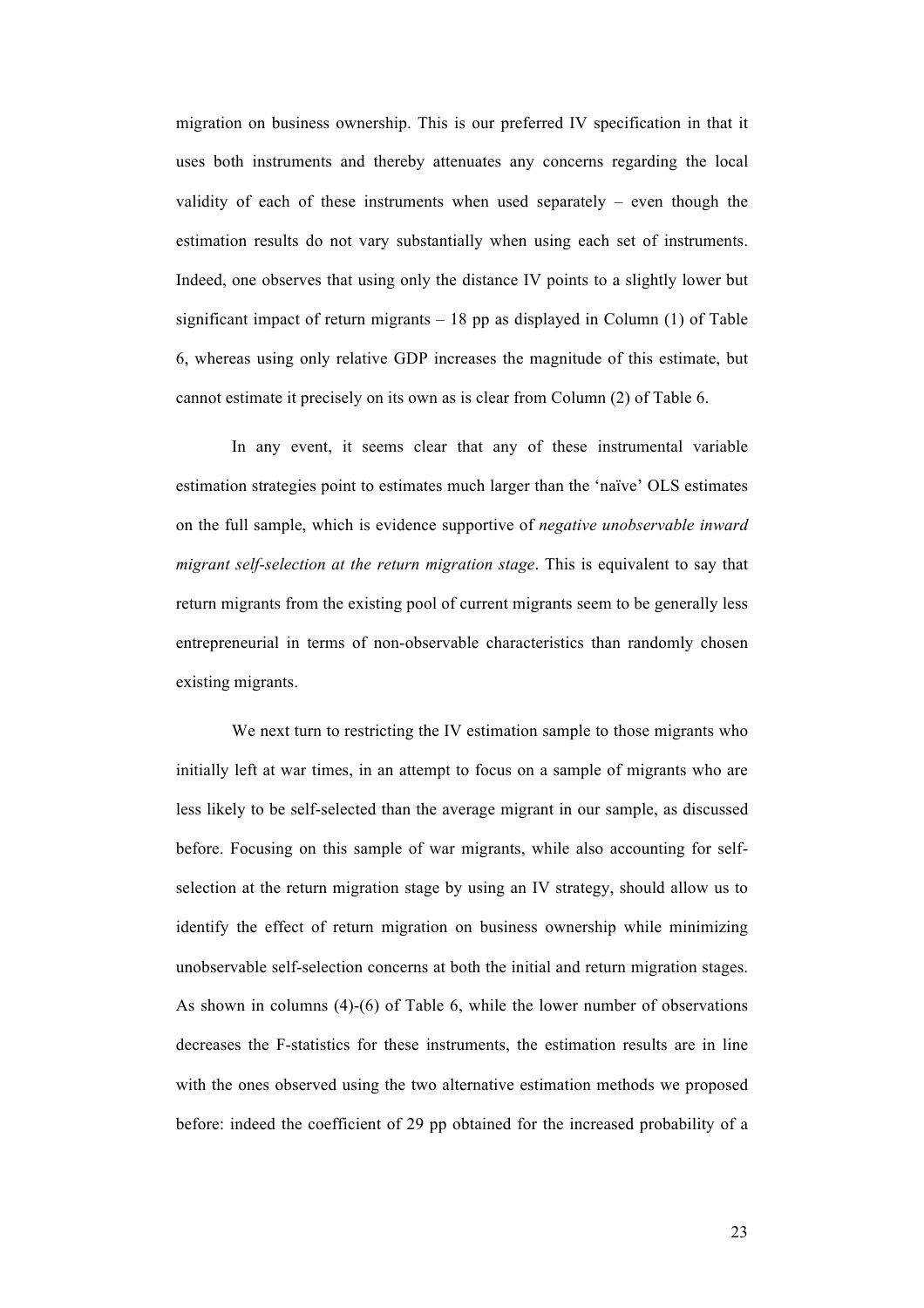return migrant owning a business relative to a non-migrant is significantly positive and larger than the 'naïve' OLS estimates.

These results lend further support to negative unobservable self-selection at both and each of the initial and return stages of migration. This unobservable self-selection pattern results in an under-estimation of the effects of return migration on entrepreneurial outcomes when using the 'naïve' OLS estimator. Clearly, there seems to be an overall positive entrepreneurial effect of return migration, particularly after accounting for outward and inward unobservable selfselection.

### **6. Concluding remarks**

This paper examines broad research questions related to the entrepreneurial impact of return migration. More precisely, it evaluates the effect of sending random national residents abroad and then randomly bringing them back to the origin country, while also evaluating the benefits of bringing an average existing migrant back. For this purpose, we conducted and make use of a tailored representative household survey of Mozambique. This is a typical Southern African country in the sense that migratory flows are mostly directed at neighboring countries. We hence also indirectly ask the important question of whether Southern Africa's growth promise may be supported by the current substantial south-south migration flows in the area.

Our methodological contribution highlights the importance of going beyond simple 'naïve' comparisons of entrepreneurial outcomes between return migrants and non-migrants in order to avoid estimation biases related to unobservable self-selection of migrants. Indeed, because we are focusing on entrepreneurship, our estimates could potentially be rather sensitive to unobservable self-selection of individuals into initial migration and subsequent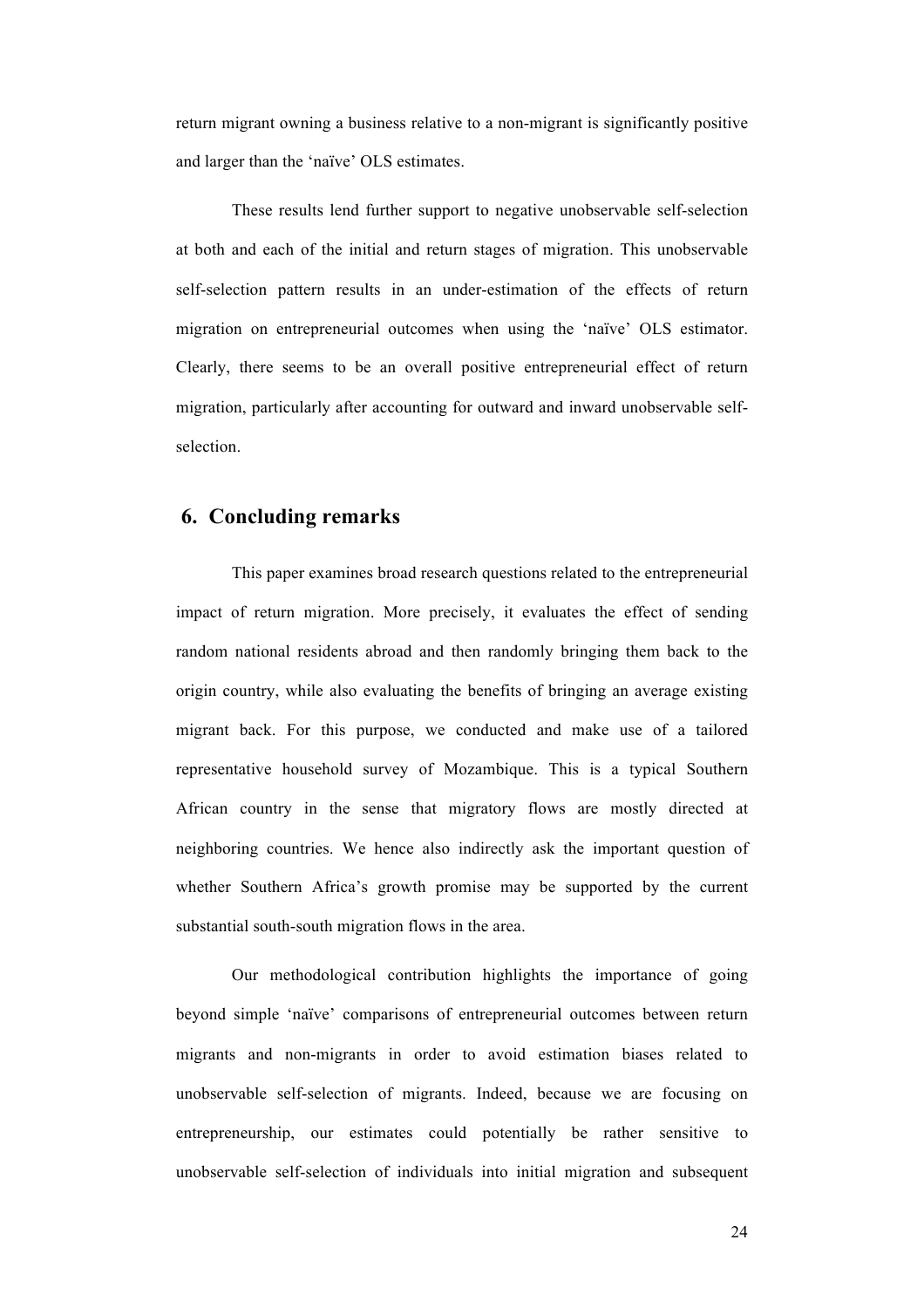return migration: migrants and return migrants may differ substantially from nonmigrants in terms of unobservable characteristics correlated with entrepreneurial outcomes, such as ability or motivational drive, for instance.

In order to identify migrant self-selection at these various stages, we use different sources of variation, namely displacement caused by wars and other violent events, but also macroeconomic shocks at destination and physical distance between migrant origin and destination. Using these different sources of variation and also various estimation methods, we obtain evidence of negative unobservable self-selection at both and each of the initial and return migration stages.

Conducting 'naïve' OLS estimation shows that being a return migrant is associated with a significant increase of 13 percentage points in the probability of owning a business relative to non-migrants. However, when we exclude the effect of unobservable self-selection, both at the outward initial migration and at the inward return stages, we obtain that this effect is significantly larger and significant - between 24 pp and 29 pp, depending on the method of estimation and source of variation that are used. The fact that we use alternative, totally distinct sources of variation that yield the same qualitative results and quantitative estimates of similar magnitude is reassuring regarding the validity of our analysis.

In light of our results, policymakers (particularly those in similar neighboring countries where labor movements are often forced and happen as a result of violence and conflict) should feel encouraged to design temporary migration programs that can better serve the interests of both origin and destination countries. For example, lotteries granting migrant visas for temporary work permits could plausibly be proposed for sub-Saharan African countries that already see large numbers of migrants moving mostly informally to South Africa and the Middle East. Moreover, while further studies on other source countries are required to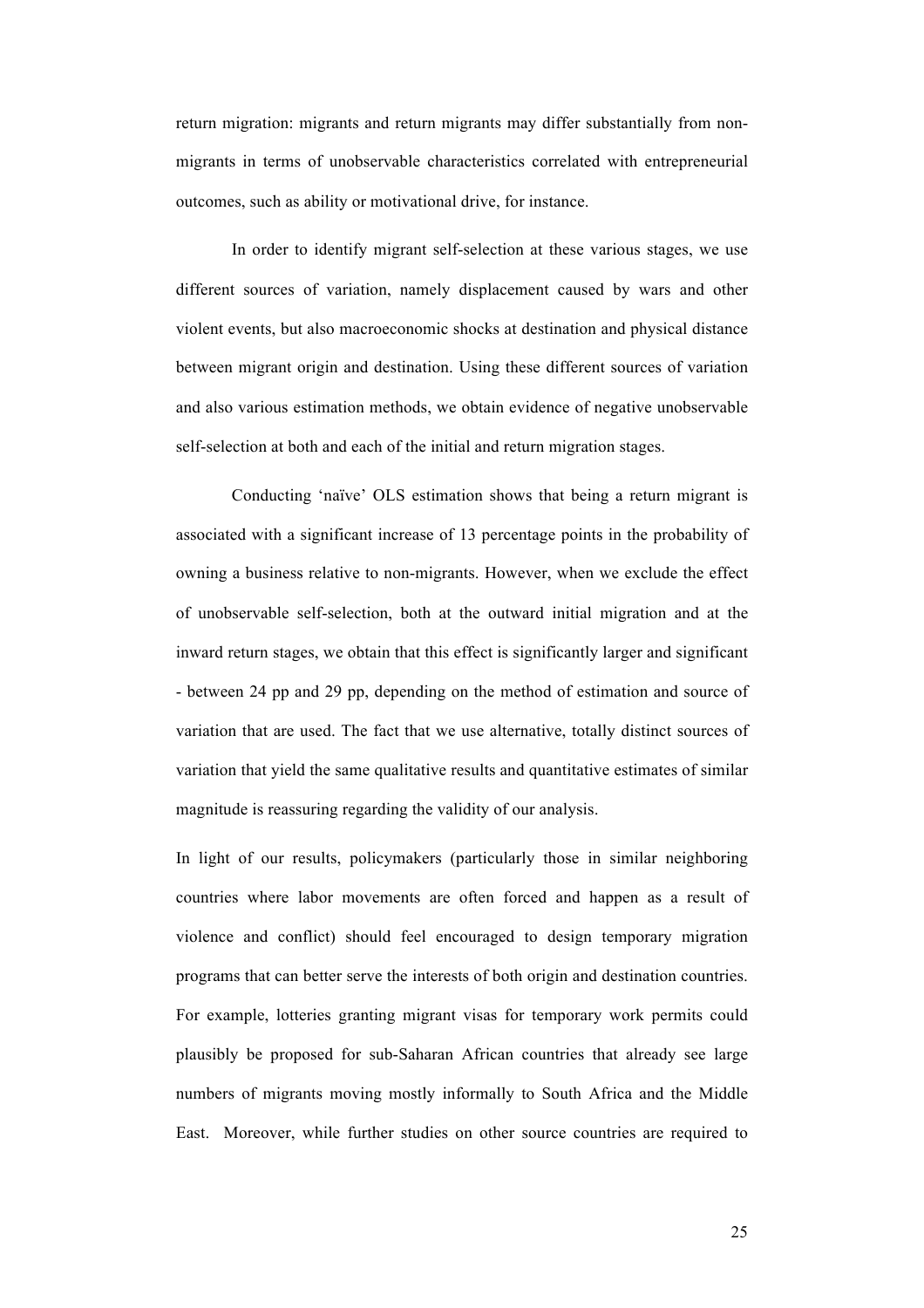make a stronger general argument, for this case at least, keeping the doors of richer

countries open to migration may be regarded as a form of "efficient aid".

## **References**

Abadie, Alberto, and Guido Imbens (2006). "Large Sample Properties of Matching Estimators for Average Treatment Effects", *Econometrica*, 74 (1), 235-267.

Akee, Randall (2010). "Who's Leaving? Deciphering Immigrant Self-Selection From a Developing Country", *Economic Development and Cultural Change*, 58 (2): 323-344.

Batista, Catia (2008). "Why Doesn't Labor Flow from Poor to Rich Countries? Micro Evidence from the European Integration Experience", *Oxford Working Paper* 402.

Batista, Catia, Aitor Lacuesta, and Pedro C. Vicente (2012). "Testing the 'Brain Gain' Hypothesis: Micro Evidence from Cape Verde", *Journal of Development Economics,* 97 (1): 32-45.

Batista, Catia, and Janis Umblijs (2013). "Migration, Risk Attitudes, and Entrepreneurship: Evidence from a Representative Immigrant Survey", *IZA Discussion Paper Series*, No. 7781.

Batista, Catia, and Pedro C. Vicente (2011). "Do Migrants Improve Governance at Home? Evidence from a Voting Experiment", *World Bank Economic Review,* 25 (1): 77-104.

Beine, Michel, Frederic Docquier, and Hillel Rapoport (2008). "Brain drain and LDCs' growth: winners and losers", *Economic Journal*, 118:631-652.

Beine, Michel, Cecily Oden-Defoort, and Frederic Docquier (2011). "A Panel Data Analysis of The Brain Gain", *World Development*, 39 (4): 523-532.

Bertoli, Simone, Jesus Fernandez-Huertas Moraga, and Francesc Ortega (2013). "Crossing the Border: Self-Selection, Earnings and Individual Migration Decisions", *Journal of Development Economics,* 101 (1): 75-91.

Borjas, George (1987). "Self-Selection and the Earnings of Immigrants", *American Economic Review*, 77(4): 531-53.

Borjas, George, and Bernt Bratsberg (1996). "Who Leaves? The Out-Migration of the Foreign-Born", *The Review of Economics and Statistics*: 78, 165–176.

Chiquiar, Daniel, and Gary Hanson (2005). "International Migration, Self-Selection, and the Distribution of Wages: Evidence from Mexico and the United States", *Journal of Political Economy*, 113(2): 239-281.

Comissão Nacional de Eleições - Secretariado Técnico de Administração Eleitoral (2004). *Resultados Desagregados das Eleições Presidenciais*. Maputo, Moçambique: CNE-STAE.

Coulon, Augustin, and Matloob Piracha (2005). "Self-Selection and the Performance of Return Migrants: The Source Country Perspective", *Journal of Population Economics*, 18: 779–807.

Docquier, Frédéric, Elisabetta Lodigiani, Hillel Rapoport and Maurice Schiff (2011). "Emigration and Democracy", *IZA Discussion Paper* 5496.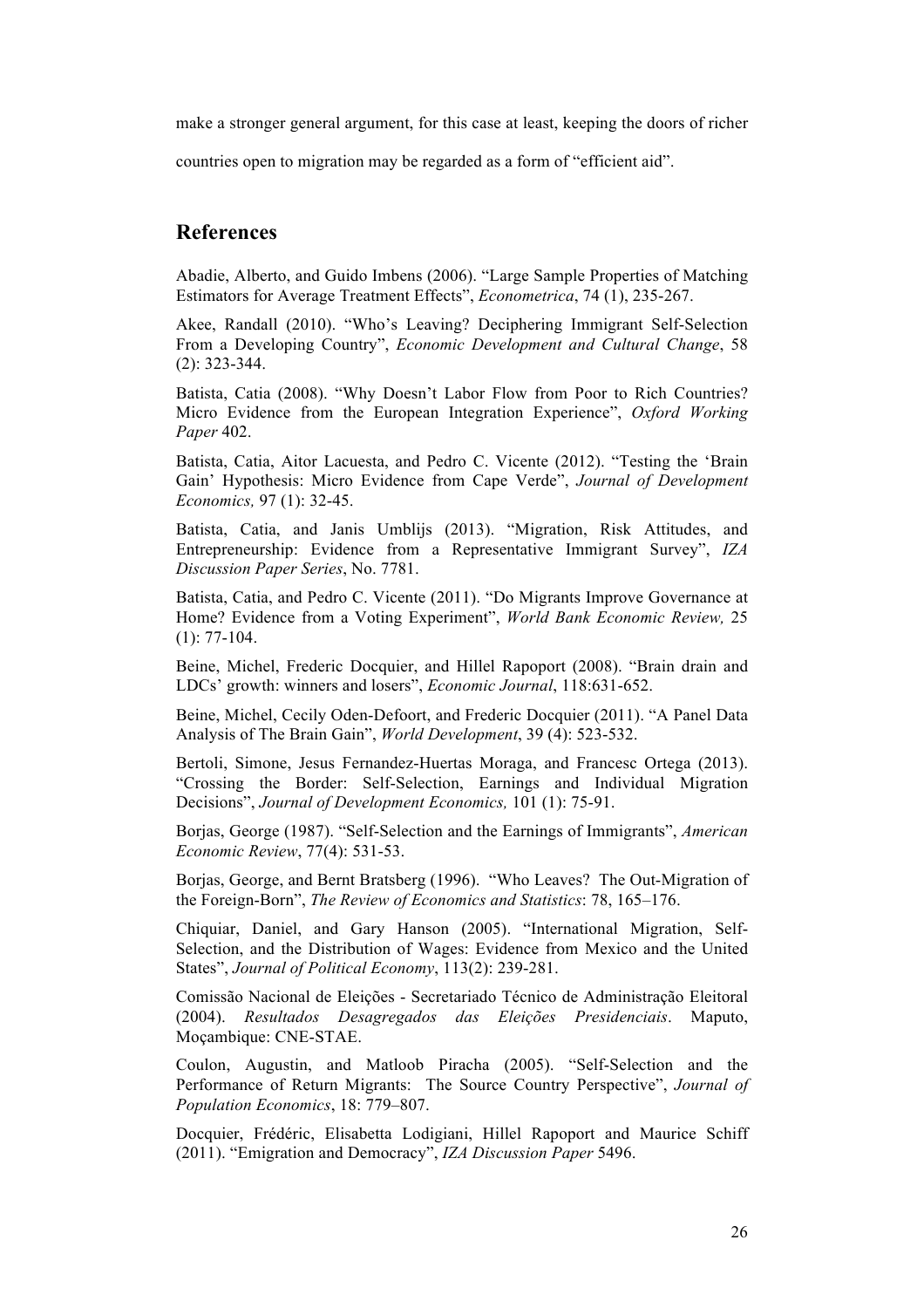Dustmann, Christian, and Oliver Kirchkamp (2002). "Migration Duration and Activity Choice After Re-Migration", *Journal of Development Economics*, 67: 351-372.

Gallego, Juan, and Mariapia Mendola (2013). "Labour Migration and Social Networks Participation in Southern Mozambique", *Economica*, 80: 721-759.

Gibson, John, and David McKenzie (2014). "The Development Impact of a Best Practice Seasonal Worker Policy", *Review of Economics and Statistics*, Forthcoming.

Heckman, James, and Richard Robb (1985). "Alternative methods for evaluating the impact of interventions: An overview", *Journal of Econometrics*, 30 (1-2): 239- 267.

Imbens, Guido, and Joshua D. Angrist (1994). "Identification and Estimation of Local Average Treatment Effects", *Econometrica*, 62 (2): 467-475.

Javorcik, Beata, Çaglar Özden, Mariana Spatareanu and Cristina Neagu (2011). "Migrant Networks and Foreign Direct Investment", *Journal of Development Economics,* 94 (2): 231-241.

Kugler, Maurice, and Hillel Rapoport (2007). "International Labor and Capital Flows: Complements or Substitutes?", *Economics Letters*, 92 (2): 155-162.

McCormick, Barry, and Jackie Wahba (2001). "Overseas Work Experience, Savings and Entrepreneurship Amongst Return Migrants to LDCs", *The Scottish Journal of Political Economy,* 48(2): 164–178.

McKenzie, David, John Gibson and Steven Stillman (2010). "How Important Is Selection? Experimental vs. Non-Experimental Measures of the Income Gains from Migration", *Journal of the European Economic Association*, 8(4): 913-945.

Mesnard, Alice (2004). "Temporary migration and capital market imperfections", *Oxford Economic Papers,* 56: 242–262.

Mesnard, Alice, and Martin Ravallion (2006). "The Wealth Effect on New Business Startups in a Developing Economy", *Economica*, 73: 367-392.

Minnesota Population Center (2010). *IPUMS - Integrated Public Use Microdata Series, International: Version 6.0*. Minneapolis: University of Minnesota.

Nyarko, Yaw (2011). "The Returns to the Brain Drain and Brain Circulation in Sub-Saharan Africa: Some Computations Using Data from Ghana", *NBER Working Paper 16813*.

Piracha, Matloob, and Florin Vadean (2010). "Return Migration and Occupational Choice: Evidence from Albania", *World Development,* 38(8): 1141–1155.

Rauch, James, and Vitor Trindade (2002). "Ethnic Chinese Networks in International Trade", *Review of Economics and Statistics*, 84: 116–130.

Red Cross of Mozambique (2009). *International Federation's Disaster Relief Emergency Fund (DREF) Final Report.* Operation No. MDRMZ004.

Rosenzweig, Mark (2007). "Higher education and international migration in Asia: brain circulation", in *ABCDE World Bank Conference*, ed. Francois Bourguignon. New York: Oxford University Press.

Roy, A. D. (1951). "Some Thoughts on the Distribution of Earnings", *Oxford Economic Papers*, 3:135-146.

Staiger, D., and J. Stock (1997). "Instrumental variables regression with weak instruments", *Econometrica*, 65(3): 557-86.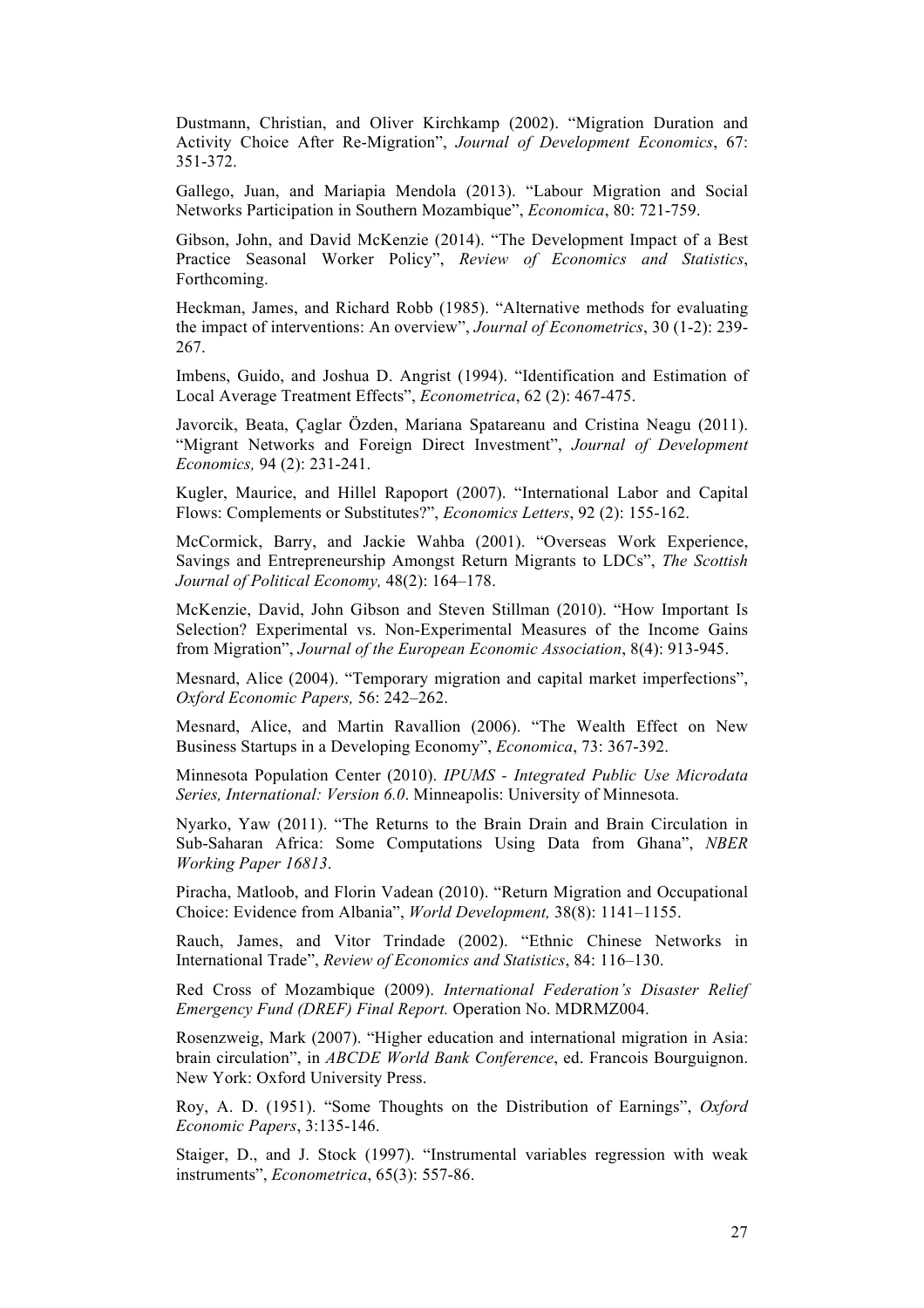Stock, James and Motohiro Yogo (2005). "Testing for Weak Instruments in Linear IV Regression", in *Identification and Inference for Econometric Models: Essays in Honor of Thomas Rothenberg*, ed. D. Andrews and J. Stock, 80-108. Cambridge University Press.

UNCTAD (2010): "Information Economy Report 2009: Trends and Outlook in Turbulent Times," Tech. rep., UNCTAD.

Wahba, Jackie, and Yves Zenou (2012). "Out of Sight, Out of Mind: Migration, Entrepreneurship and Social Capital", *Regional Science and Urban Economics*, 42(5): 890–903.

World Development Indicators (2009). Washington, DC: The World Bank.

Yang, Dean (2008). "International Migration, Remittances, and Household Investment: Evidence from Philippine Migrants' Exchange Rate Shocks", *The Economic Journal*, 118: 591-630.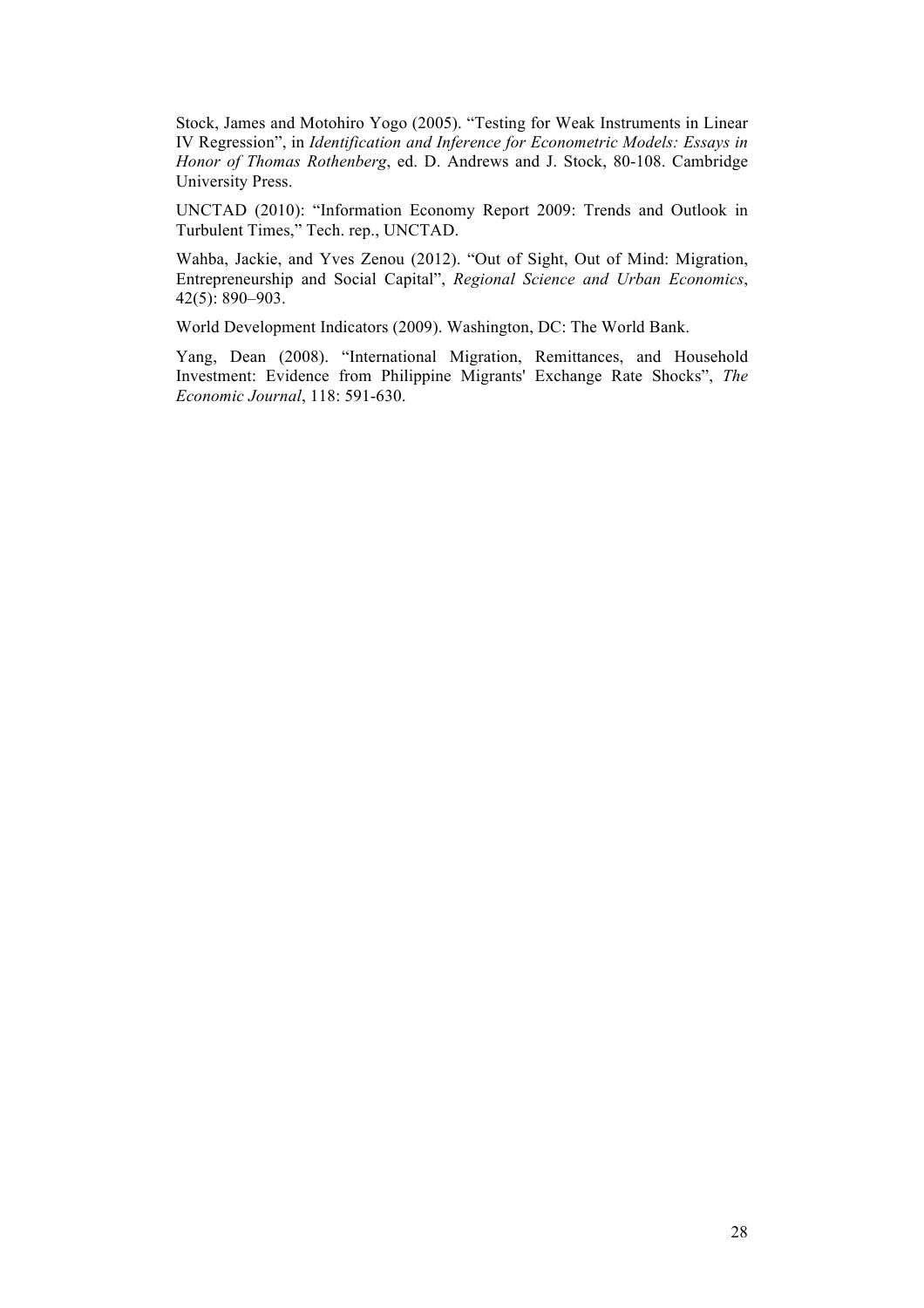## **Tables and Figures**

| Table 1: Household Characteristics. All Households. Percentages. |                              |  |  |  |  |
|------------------------------------------------------------------|------------------------------|--|--|--|--|
|                                                                  | Migratory<br>Experience      |  |  |  |  |
| Households with at least one migrant                             | 32.73                        |  |  |  |  |
| Households with at least one current<br>migrant                  | 15.77                        |  |  |  |  |
| Households with at least one return<br>migrant                   | 23.03                        |  |  |  |  |
|                                                                  | <b>Business</b><br>Ownership |  |  |  |  |
| Households with at least one business                            | 28.42                        |  |  |  |  |
| Households with at least one business-<br>owning return migrant  | 3.97                         |  |  |  |  |

Source: Own survey.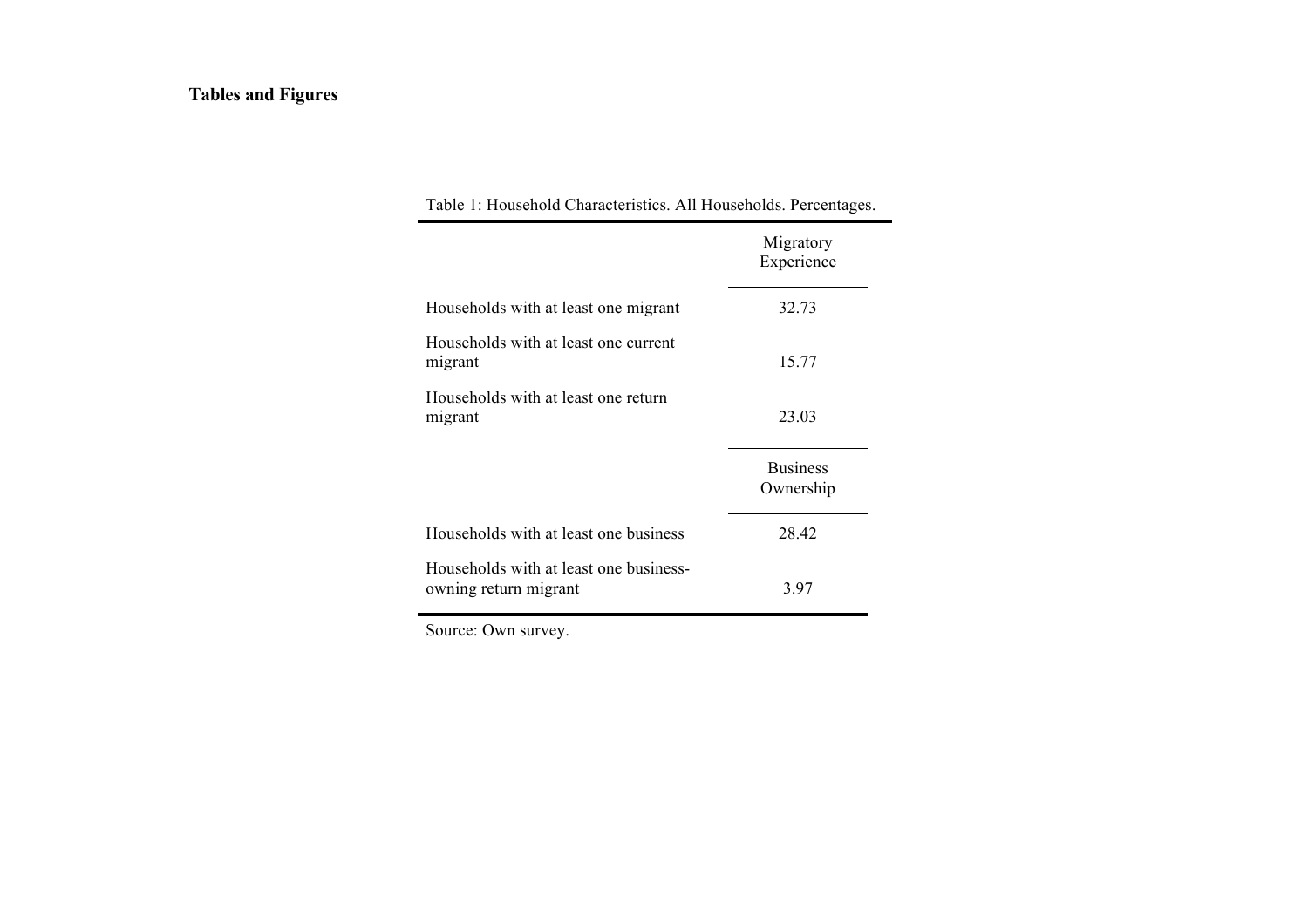| South Africa              | 72.38 |
|---------------------------|-------|
| Tanzania                  | 8.78  |
| Malawi                    | 6.64  |
| Swaziland                 | 2.57  |
| Zimbabwe                  | 2.36  |
| Other African             | 1.07  |
| Germany                   | 1.93  |
| Portugal                  | 1.28  |
| Other European            | 1.07  |
| Cuba                      | 1.07  |
| Other                     | 0.86  |
| Number of<br>Observations | 467   |
|                           |       |

| Table 2: Destination Countries of Return Migrants. |
|----------------------------------------------------|
| Most Recent Migration Journey. Percentages.        |

Source: Own survey.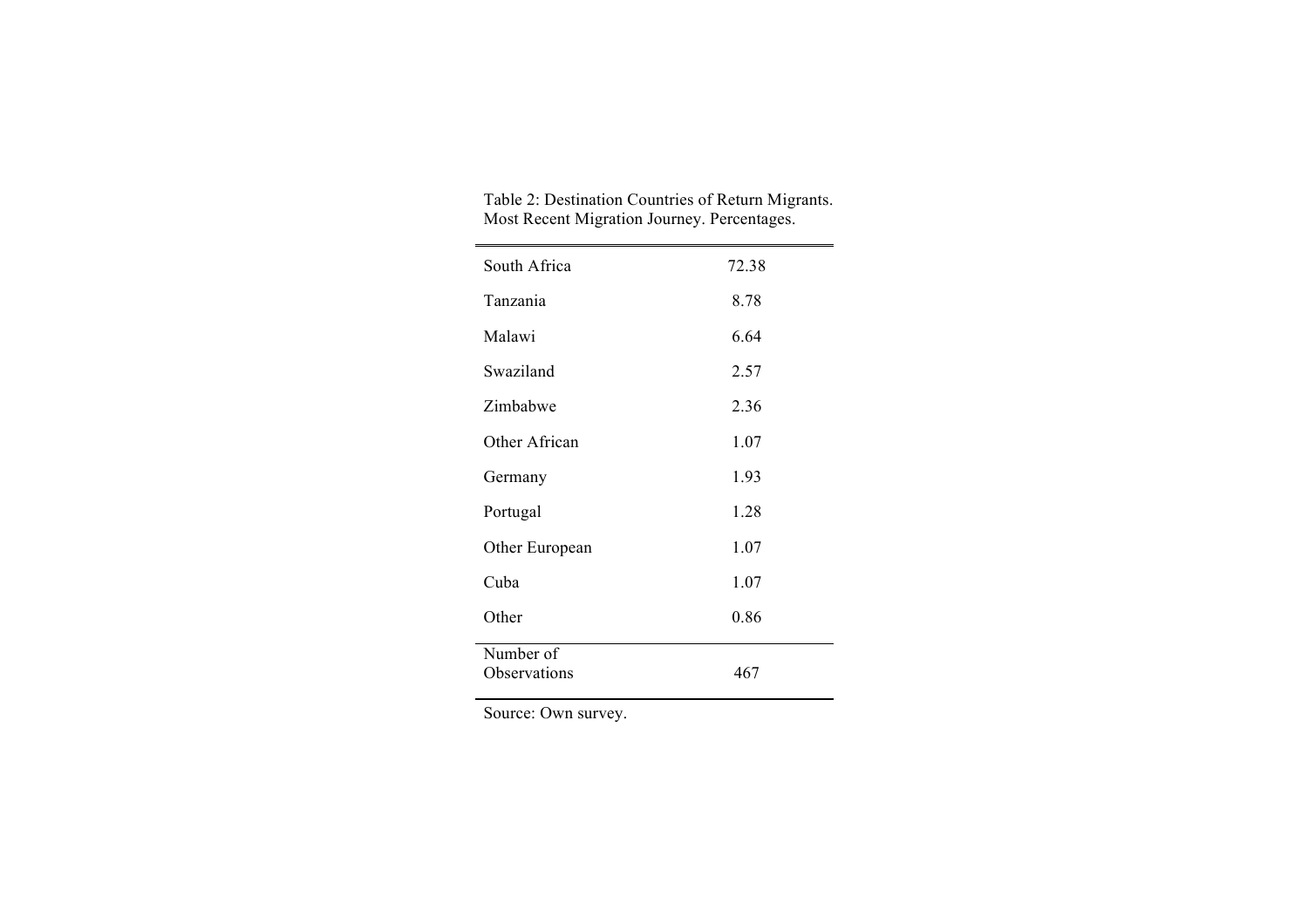|  | Table 3: Summary Statistics. All Households. |  |
|--|----------------------------------------------|--|
|  |                                              |  |

| Variables                             | Obs.  | Mean   | Std. Dev. | Min.             | Max.  |
|---------------------------------------|-------|--------|-----------|------------------|-------|
| Business ownership, %                 | 1,763 | 28.42  | 45.11     | $\mathbf{0}$     | 100   |
| HH Head Age                           | 1,747 | 37.62  | 13.58     | 15               | 88    |
| HH Maximum Years of Schooling         | 1,760 | 6.62   | 4.08      | $\boldsymbol{0}$ | 19    |
| HH Size, Total Number of Persons      | 1,762 | 5.87   | 2.85      | $\boldsymbol{0}$ | 29    |
| HH Expenditure, MZN per day           | 1,674 | 128.83 | 164.03    | $\boldsymbol{0}$ | 2,381 |
| Asset Ownership, %                    | 1,762 | 7.78   | 26.79     | $\boldsymbol{0}$ | 100   |
| Remittance Receipts, %                | 1,763 | 15.48  | 36.19     | $\boldsymbol{0}$ | 100   |
| Province, Cabo Delgado, %             | 1,763 | 25.41  | 43.55     | $\boldsymbol{0}$ | 100   |
| Province, Zambezia, %                 | 1,763 | 24.96  | 43.29     | $\theta$         | 100   |
| Province, Maputo, %                   | 1,763 | 24.9   | 43.26     | $\theta$         | 100   |
| Province, Gaza, %                     | 1,763 | 24.73  | 43.16     | $\theta$         | 100   |
| Proximity to urban area $\leq$ 5Km, % | 1,763 | 28.59  | 45.2      | $\theta$         | 100   |

Source: Own survey.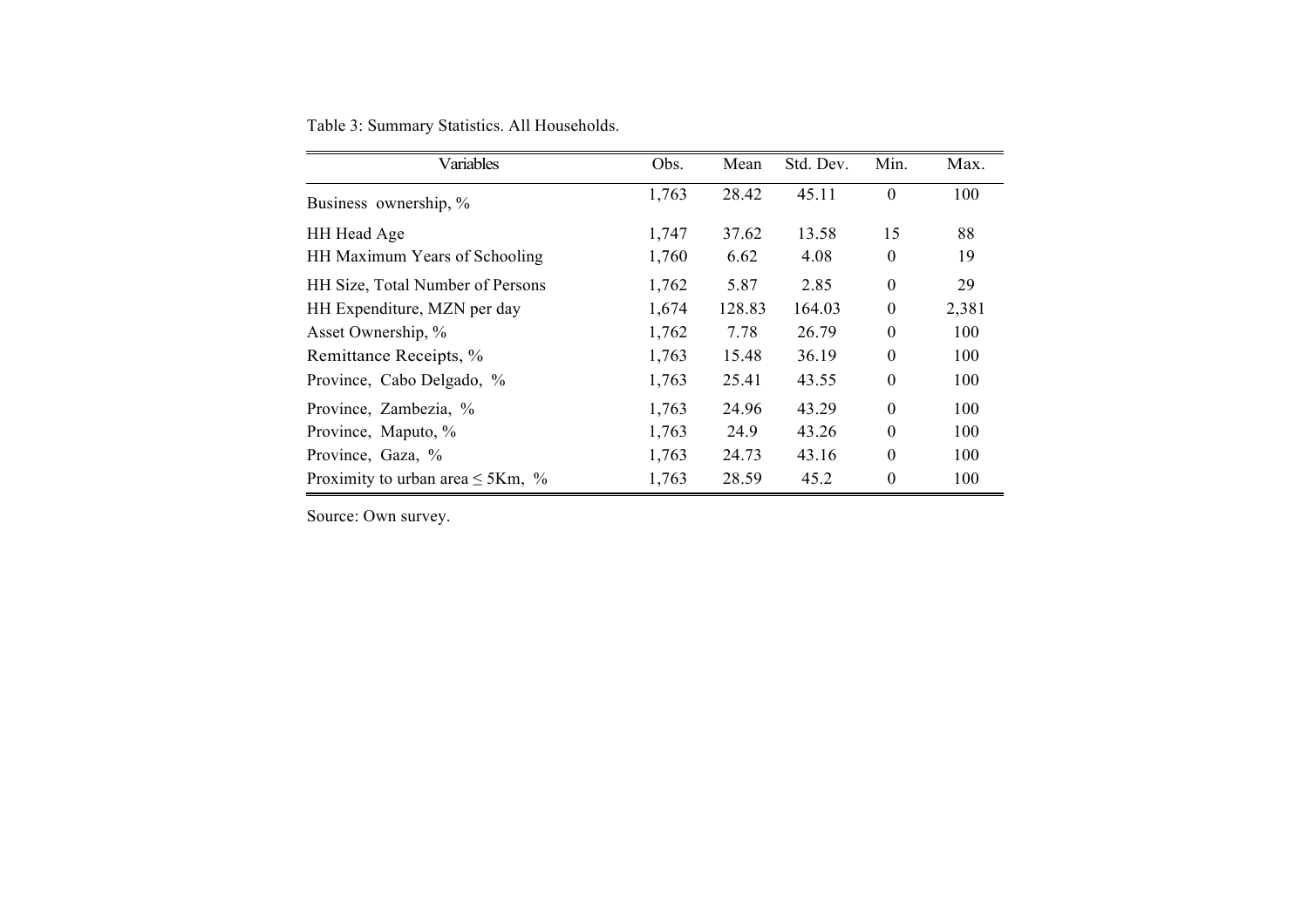Table 4: Probability of owning a business. All households. OLS estimates.

|                                           | (1)         | (2)         | (3)         | (4)                       | (5)                             | (6)                               | (7)           | (8)           |
|-------------------------------------------|-------------|-------------|-------------|---------------------------|---------------------------------|-----------------------------------|---------------|---------------|
|                                           | Full Sample | Full Sample |             | War Migrants War Migrants | War Migrants +<br>Forced Return | War Migrants $+$<br>Forced Return | Forced Return | Forced Return |
| Return migrant in household, dummy        | $0.125***$  | $0.125***$  | $0.138**$   | $0.141**$                 | $0.240**$                       | $0.243**$                         | 0.118         | 0.119         |
|                                           | (0.047)     | (0.048)     | (0.063)     | (0.063)                   | (0.099)                         | (0.100)                           | (0.102)       | (0.102)       |
| Age of household head, years              | $-0.003***$ | $-0.003***$ | $-0.003***$ | $-0.003***$               | $-0.003***$                     | $-0.003***$                       | $-0.003***$   | $-0.003***$   |
|                                           | (0.001)     | (0.001)     | (0.001)     | (0.001)                   | (0.001)                         | (0.001)                           | (0.001)       | (0.001)       |
| Gender of household head, female          | $-0.048**$  | $-0.046**$  | $-0.045*$   | $-0.046**$                | $-0.056**$                      | $-0.058***$                       | $-0.050**$    | $-0.050**$    |
|                                           | (0.022)     | (0.022)     | (0.023)     | (0.022)                   | (0.022)                         | (0.022)                           | (0.022)       | (0.022)       |
| Max education in household, years         | $-0.008**$  | $-0.008**$  | $-0.009**$  | $-0.009**$                | $-0.008**$                      | $-0.009**$                        | $-0.008*$     | $-0.008*$     |
|                                           | (0.004)     | (0.004)     | (0.004)     | (0.004)                   | (0.004)                         | (0.004)                           | (0.004)       | (0.004)       |
| Household size, persons                   | $0.007*$    | $0.007*$    | 0.006       | 0.005                     | 0.006                           | 0.005                             | 0.007         | 0.007         |
|                                           | (0.004)     | (0.004)     | (0.004)     | (0.005)                   | (0.005)                         | (0.005)                           | (0.004)       | (0.005)       |
| Expenditure, MZN/day                      | 0.000       | 0.000       | 0.000       | 0.000                     | 0.000                           | 0.000                             | 0.000         | 0.000         |
|                                           | (0.000)     | (0.000)     | (0.000)     | (0.000)                   | (0.000)                         | (0.000)                           | (0.000)       | (0.000)       |
| Asset ownership, dummy                    | $0.159***$  | $0.161***$  | $0.191***$  | $0.194***$                | $0.182***$                      | $0.184***$                        | $0.170***$    | $0.171***$    |
|                                           | (0.049)     | (0.049)     | (0.053)     | (0.053)                   | (0.063)                         | (0.063)                           | (0.063)       | (0.063)       |
| Migrant destination: South Africa, dummy  | $-0.145**$  | $-0.139**$  | $-0.151*$   | $-0.155*$                 | $-0.067$                        | $-0.056$                          | $-0.009$      | $-0.001$      |
|                                           | (0.062)     | (0.062)     | (0.089)     | (0.090)                   | (0.204)                         | (0.210)                           | (0.143)       | (0.144)       |
| Migrant destination: Other African, dummy | $-0.422***$ | $-0.426***$ | $-0.437***$ | $-0.440***$               | $-0.495***$                     | $-0.501***$                       | $-0.368***$   | $-0.373***$   |
|                                           | (0.071)     | (0.072)     | (0.094)     | (0.094)                   | (0.107)                         | (0.107)                           | (0.107)       | (0.107)       |
| Current migrant in household, dummy       |             | 0.017       |             | 0.041                     |                                 | 0.068                             |               | 0.055         |
|                                           |             | (0.035)     |             | (0.039)                   |                                 | (0.044)                           |               | (0.044)       |
| Remittances received, dummy               |             | $-0.056*$   |             | $-0.044$                  |                                 | $-0.089*$                         |               | $-0.097**$    |
|                                           |             | (0.033)     |             | (0.045)                   |                                 | (0.050)                           |               | (0.049)       |
| Urban, Province Fixed Effects             | Included    | Included    | Included    | Included                  | Included                        | Included                          | Included      | Included      |
| Observations                              | 1,658       | 1,658       | 1,416       | 1,416                     | 1,305                           | 1,305                             | 1,328         | 1,328         |

Standard errors reported in parentheses, clustered at the enumeration area level. \* significant at 10%; \*\*\* significant at 1% significant at 1%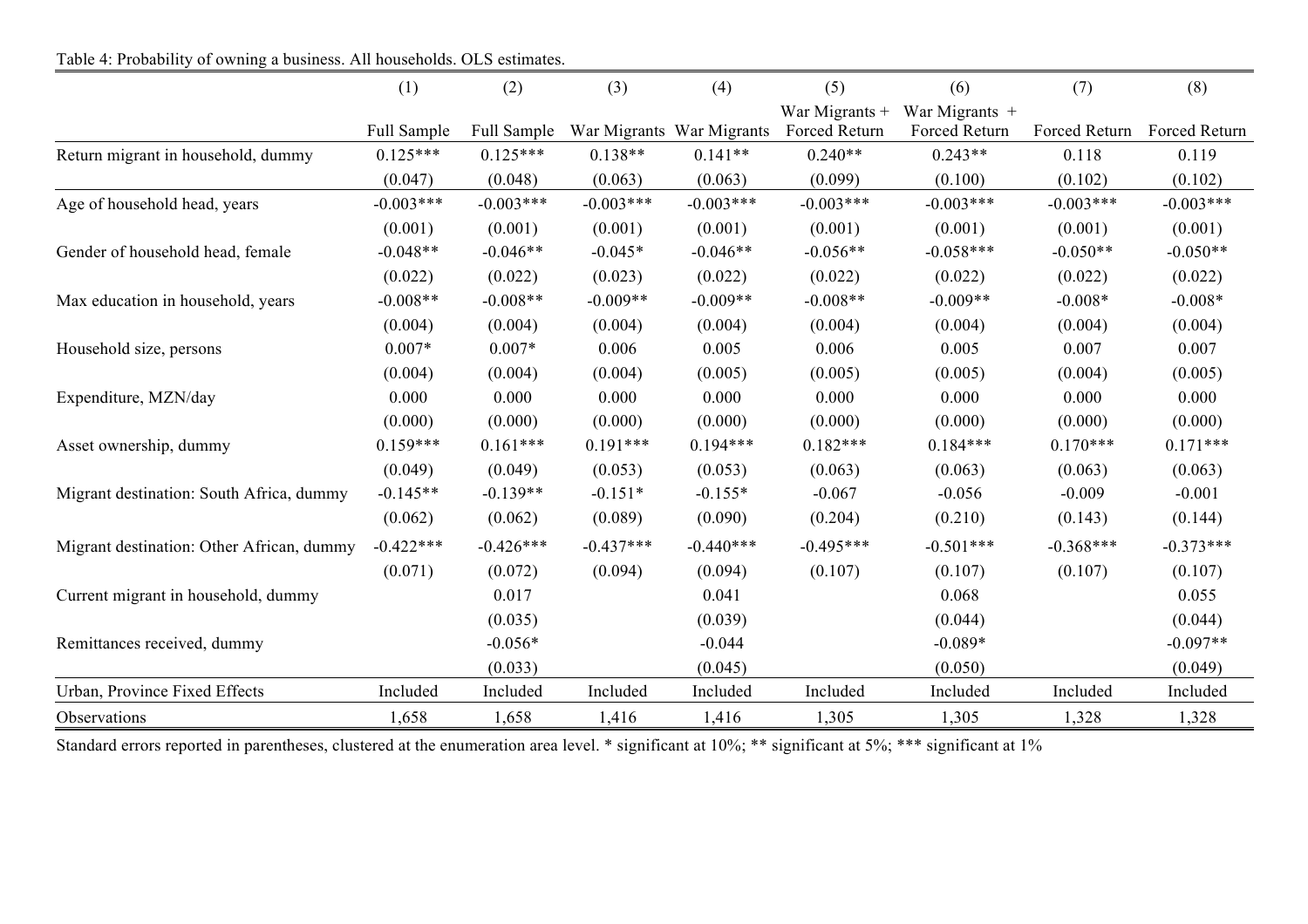Table 5: Probability of owning a business. NMM estimates.

|                      | $\left(1\right)$ | (2)          | (3)                  | (4)    |
|----------------------|------------------|--------------|----------------------|--------|
|                      | Full Sample      | War Migrants | War Migrants $+$     | Forced |
|                      |                  |              | <b>Forced Return</b> | Return |
| Return migrant - ATE | $0.11**$         | $0.19**$     | $0.27*$              | 0.02   |
|                      | (0.06)           | (0.09)       | (0.15)               | (0.14) |
| Observations         | 1149             | 1083         | 505                  | 1034   |

Note: All regressions use a matching estimator proposed by Abadie and Imbens (2006) and implemented in Stata through the nnmatch command. Common support is established prior to each matching exercise by refining the sample after running logit regressions on restricted sub-samples. Controls are the same as in the fuller OLS specifications. Standard errors reported in parentheses. \* significant at 10%; \*\* significant at 5%; \*\*\* significant at 1%.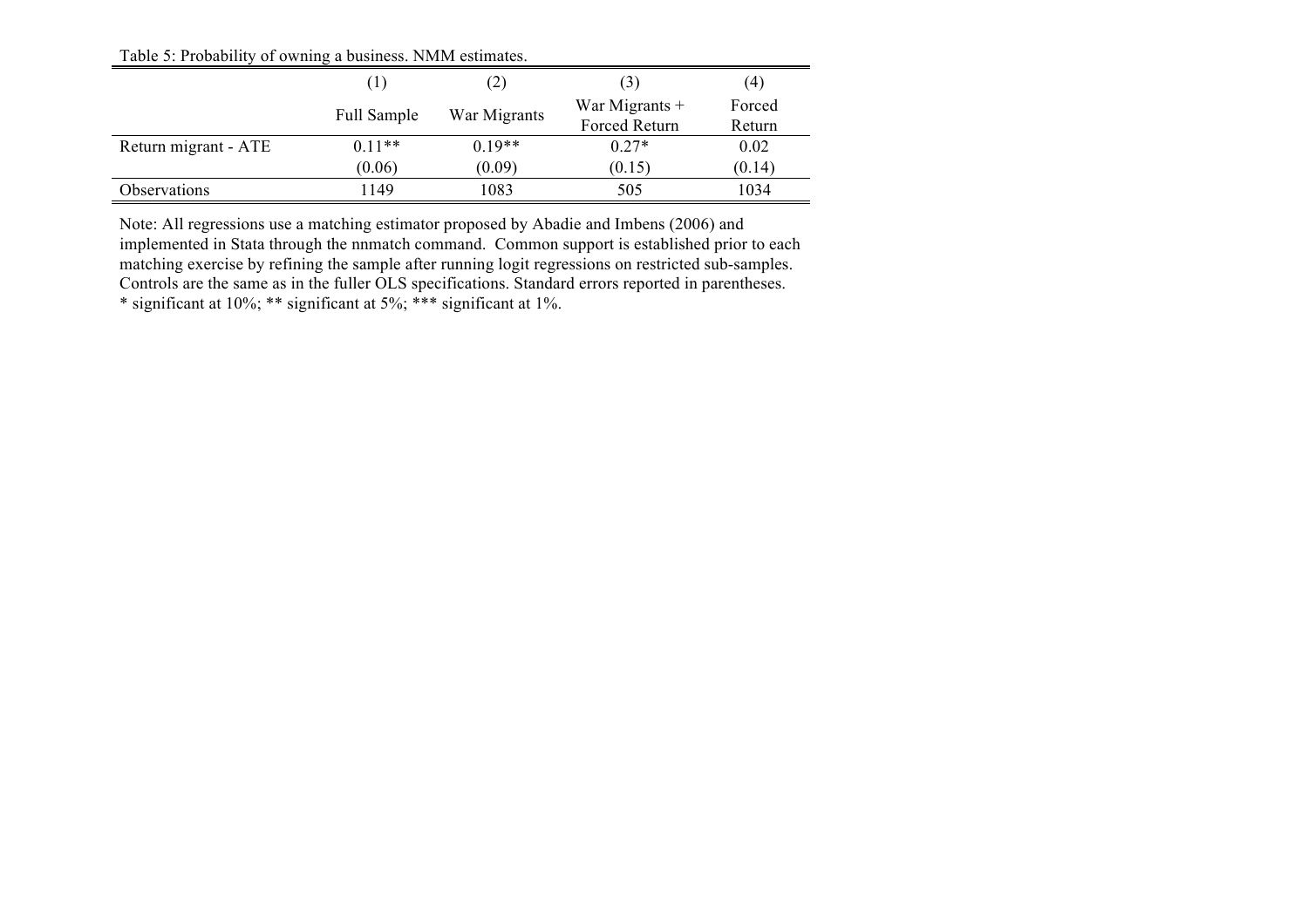### Table 6: Probability of owning a business. 2SLS estimates.

| $14010$ 0. 1100 $40111$ , of 0.01111 $\mu$ a 0.001110.00. 2010 commuted. |              |              |             |              |              |             |
|--------------------------------------------------------------------------|--------------|--------------|-------------|--------------|--------------|-------------|
|                                                                          | (1)          | (2)          | (3)         | (4)          | (5)          | (6)         |
|                                                                          | Full         | Full         | Full        | War          | War          | War         |
|                                                                          | Sample       | Sample       | Sample      | Migrants     | Migrants     | Migrants    |
| Return migrant in household, dummy                                       | $0.177**$    | 0.464        | $0.213**$   | $0.217**$    | 0.635        | $0.287**$   |
|                                                                          | (0.083)      | (0.309)      | (0.095)     | (0.108)      | (0.619)      | (0.122)     |
| Age of household head, years                                             | $-0.003***$  | $-0.003**$   | $-0.003**$  | $-0.003***$  | $-0.003**$   | $-0.003**$  |
|                                                                          | (0.001)      | (0.001)      | (0.001)     | (0.001)      | (0.001)      | (0.001)     |
| Gender of household head, female                                         | $-0.045**$   | $-0.047*$    | $-0.052**$  | $-0.042*$    | $-0.038$     | $-0.043*$   |
|                                                                          | (0.022)      | (0.025)      | (0.023)     | (0.022)      | (0.027)      | (0.024)     |
| Max education in household, years                                        | $-0.008**$   | $-0.011**$   | $-0.009**$  | $-0.009**$   | $-0.012**$   | $-0.010**$  |
|                                                                          | (0.004)      | (0.005)      | (0.004)     | (0.004)      | (0.005)      | (0.004)     |
| Household size, persons                                                  | $0.007*$     | 0.001        | 0.002       | 0.005        | 0.001        | 0.003       |
|                                                                          | (0.004)      | (0.005)      | (0.005)     | (0.004)      | (0.006)      | (0.005)     |
| Expenditure, MZN/day                                                     | 0.000        | 0.000        | 0.000       | 0.000        | 0.000        | 0.000       |
|                                                                          | (0.000)      | (0.000)      | (0.000)     | (0.000)      | (0.000)      | (0.000)     |
| Asset ownership, dummy                                                   | $0.160***$   | $0.146***$   | $0.145***$  | $0.192***$   | $0.150***$   | $0.149***$  |
|                                                                          | (0.048)      | (0.052)      | (0.050)     | (0.053)      | (0.057)      | (0.054)     |
| Migrant destination: South Africa, dummy                                 | $-0.194**$   | $-0.500*$    | $-0.262**$  | $-0.226*$    | $-0.665$     | $-0.335**$  |
|                                                                          | (0.084)      | (0.291)      | (0.105)     | (0.120)      | (0.570)      | (0.132)     |
| Migrant destination: Other African, dummy                                | $-0.467***$  | $-0.862***$  | $-0.634***$ | $-0.512***$  | $-1.036*$    | $-0.715***$ |
|                                                                          | (0.089)      | (0.285)      | (0.096)     | (0.123)      | (0.579)      | (0.124)     |
| Urban, Province Fixed Effects                                            | Included     | Included     | Included    | Included     | Included     | Included    |
| IV Set                                                                   | $\mathbf{A}$ | $\mathbf{B}$ | $A + B$     | $\mathbf{A}$ | $\mathbf{B}$ | $A + B$     |
| Kleibergen-Paap F-Statistic                                              | 13.7         | 12.52        | 11.25       | 10.51        | 6.51         | 9.17        |
| Hansen J-Test (p-value)                                                  |              |              | 0.58        |              |              | 0.68        |
| Observations                                                             | 1,658        | 1,304        | 1,304       | 1,416        | 1,234        | 1,234       |

IV Set A: Distance between residence in Mozambique and migrant destination.

IV Set B: Ratio between GDP per capita in Mozambique and in migrant destinations.

See text for detailed explanation on IV construction.

Standard errors reported in parentheses, clustered at the enumeration area level.

\* significant at 10%; \*\* significant at 5%; \*\*\* significant at 1%.